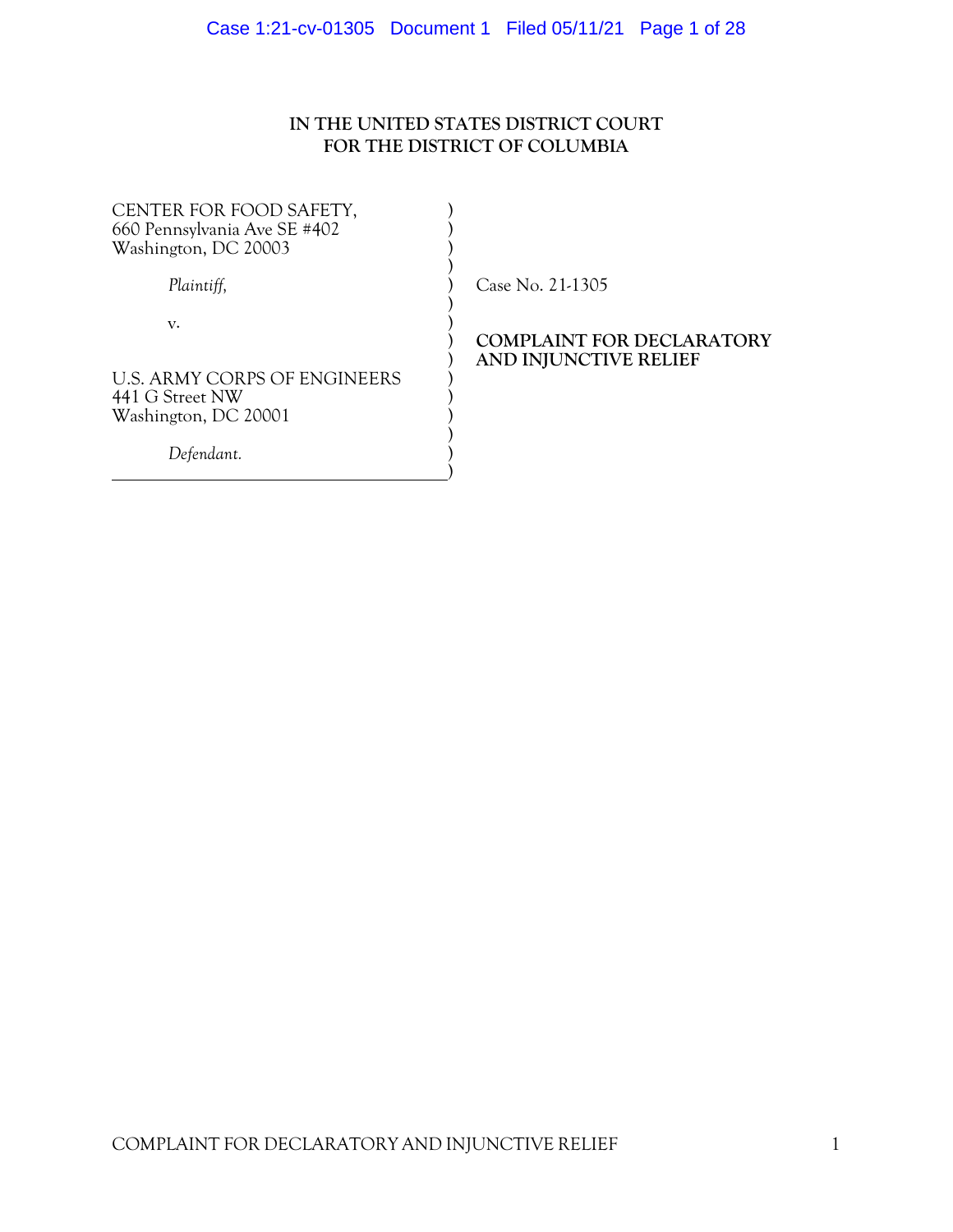#### **INTRODUCTION**

1. The Center for Food Safety (CFS)—a nonprofit public interest and environmental advocacy organization working to protect public health and the environment—brings this civil action under the Freedom of Information Act (FOIA), 5 U.S.C. § 552, challenging Defendant U.S. Army Corps of Engineers (USACE) failure and refusal to provide records to CFS in response to the requests for records submitted on October 27, 2020 and October 30, 2020, for which there are no applicable exemptions under FOIA.

2. Since its inception in 1997, CFS has closely monitored USACE's decision-making process in regards to its regulatory authority over commercial shellfish aquaculture, which could adversely affect human health, animal welfare, and the environment. As part of this oversight and advocacy strategy, CFS has submitted requests for records to USACE regarding USACE's regulation of commercial shellfish operations in accordance with its obligations under the Clean Water Act (CWA) and the Endangered Species Act (ESA) when issuing "letters of permission" (LOP) to Nationwide Permit 48 (NWP 48) authorization holders under FOIA, 5 U.S.C. § 552(a)- (m). The goal of the request was to open the operations and activities of the government to public scrutiny and contribute significantly to the public's understanding of the agency's actions.

3. CFS filed the disputed FOIA request with USACE to gain a better understanding of USACE's regulatory oversight of commercial shellfish aquaculture pursuant to the agency's duties under Section 404 of the CWA, as well as its compliance with the ESA.

4. Although FOIA requires USACE to release responsive records "promptly," USACE failed to comply with FOIA's statutory deadlines with respect to CFS's requests. Consequently, USACE has improperly withheld responsive records, depriving CFS of its statutory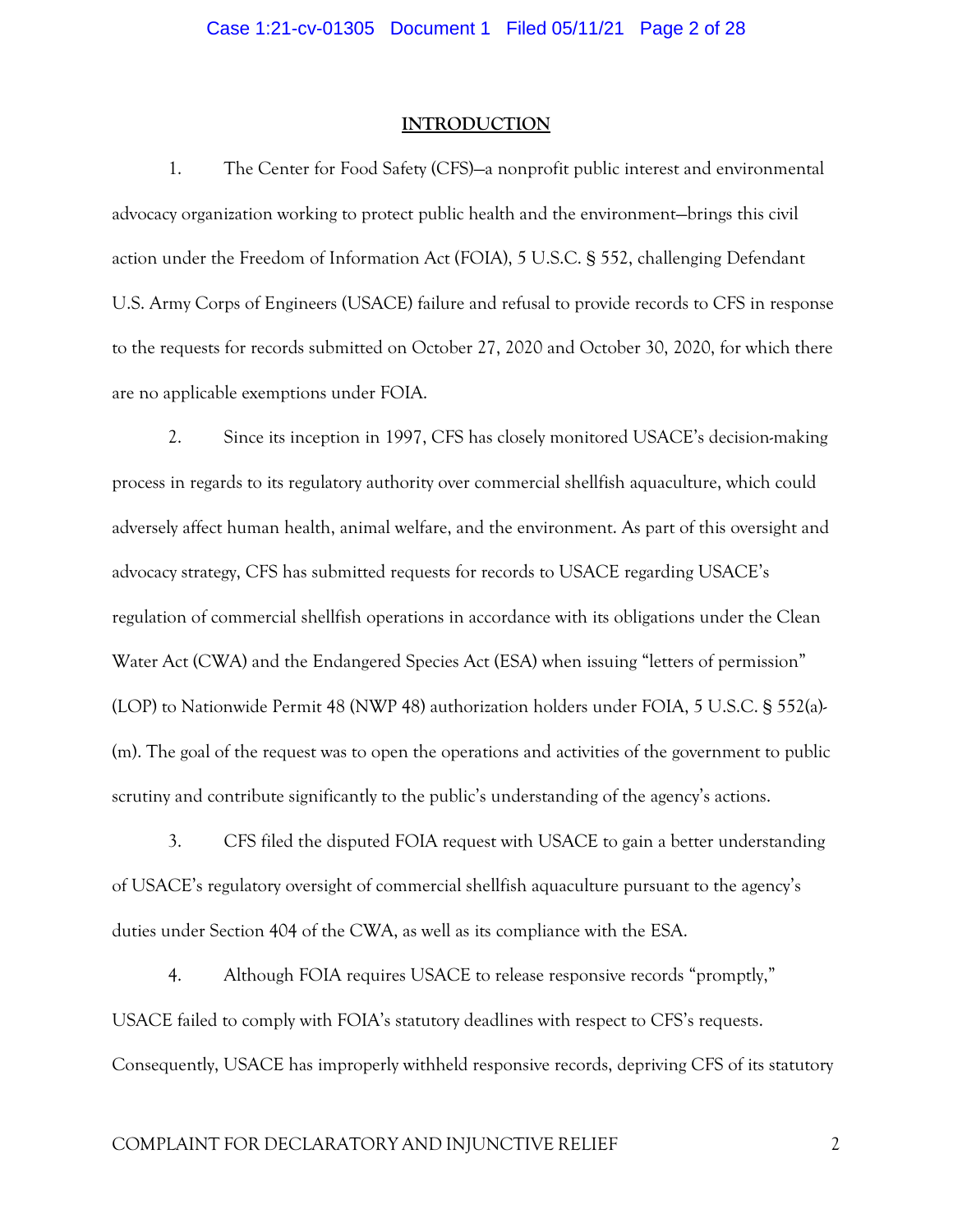#### Case 1:21-cv-01305 Document 1 Filed 05/11/21 Page 3 of 28

right to obtain records containing crucial information concerning the nature of USACE's decision-making process in determining whether to issue LOPs to commercial shellfish operations in Washington, and USACE's compliance with the CWA and ESA.

5. USACE is also violating FOIA by failing to conduct an adequate search for responsive records, and by failing to provide CFS with both an initial determination as to the scope of the records to be produced or withheld, and an estimated date by which the agency's search will be complete.

6. USACE's unlawful withholding of public records undermines FOIA's basic purpose of government transparency. Because prompt access to these records is necessary to effectuate FOIA's purpose, CFS respectfully asks this Court to enjoin USACE from withholding requested records, order USACE to release improperly withheld records, and grant declaratory relief.

### **JURISDICTION AND VENUE**

7. This Court has jurisdiction over this matter pursuant to 5 U.S.C. § 552(a)(4)(B) and 28 U.S.C. § 1331.

8. Venue is proper in this district pursuant to 5 U.S.C. § 552(a)(4)(B) and 28 U.S.C. § 1391(e).

9. Declaratory relief is appropriate under 28 U.S.C. § 2201.

10. Injunctive relief is appropriate under 5 U.S.C. § 552(a)(4)(B) and 28 U.S.C. § 2202.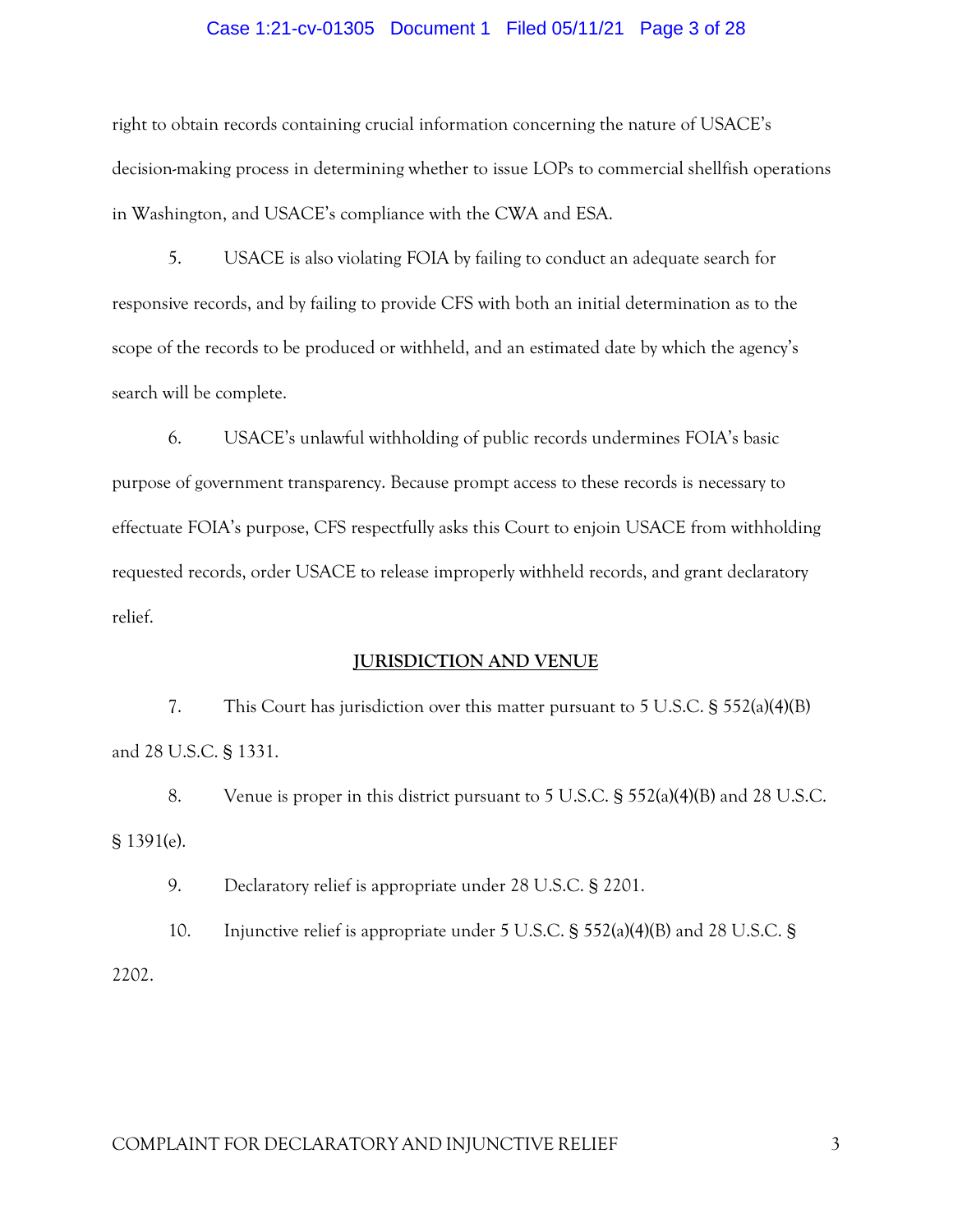#### **PARTIES**

11. Plaintiff CFS is a national 501(c)(3) nonprofit public interest and environmental advocacy organization that empowers people, supports farmers, and protects the environment. CFS is a membership based nonprofit organization with over 970,000 members that works to address the impacts of the food system on public health, animal welfare, and the environment. CFS often uses information requests to challenge government abuses and corporate wrongdoing, advocate for policy change, and educate the public about the harms of industrial agriculture. Through nearly two decades of involvement in public interest and environmental litigation and policymaking as it relates to food, CFS has demonstrated its ability to take technical information provided by government agencies and distill it into a format that is accessible to the public. CFS employs science and policy experts who have analyzed FOIA, federal environmental laws, and environmental and scientific reports for their entire careers. CFS puts out reports on a range of food and agriculture topics, including genetically engineered foods, aquaculture, pesticides, food and feed additives, organic standards, and other topics that tend to be difficult for the layperson to understand without professional assistance. CFS has been engaged in ongoing efforts to educate our members and the public about the ongoing harms of aquaculture, including the impacts of commercial shellfish aquaculture in Washington on native wildlife as well as nearshore ecosystems of Washington. CFS and its members are harmed by USACE's violations of FOIA, as such violations preclude CFS from gaining a full understanding of the decision-making process regarding the underlying agency actions, and prevent CFS from disseminating information to the public concerning USACE's oversight and regulatory power over commercial shellfish aquaculture in Washington.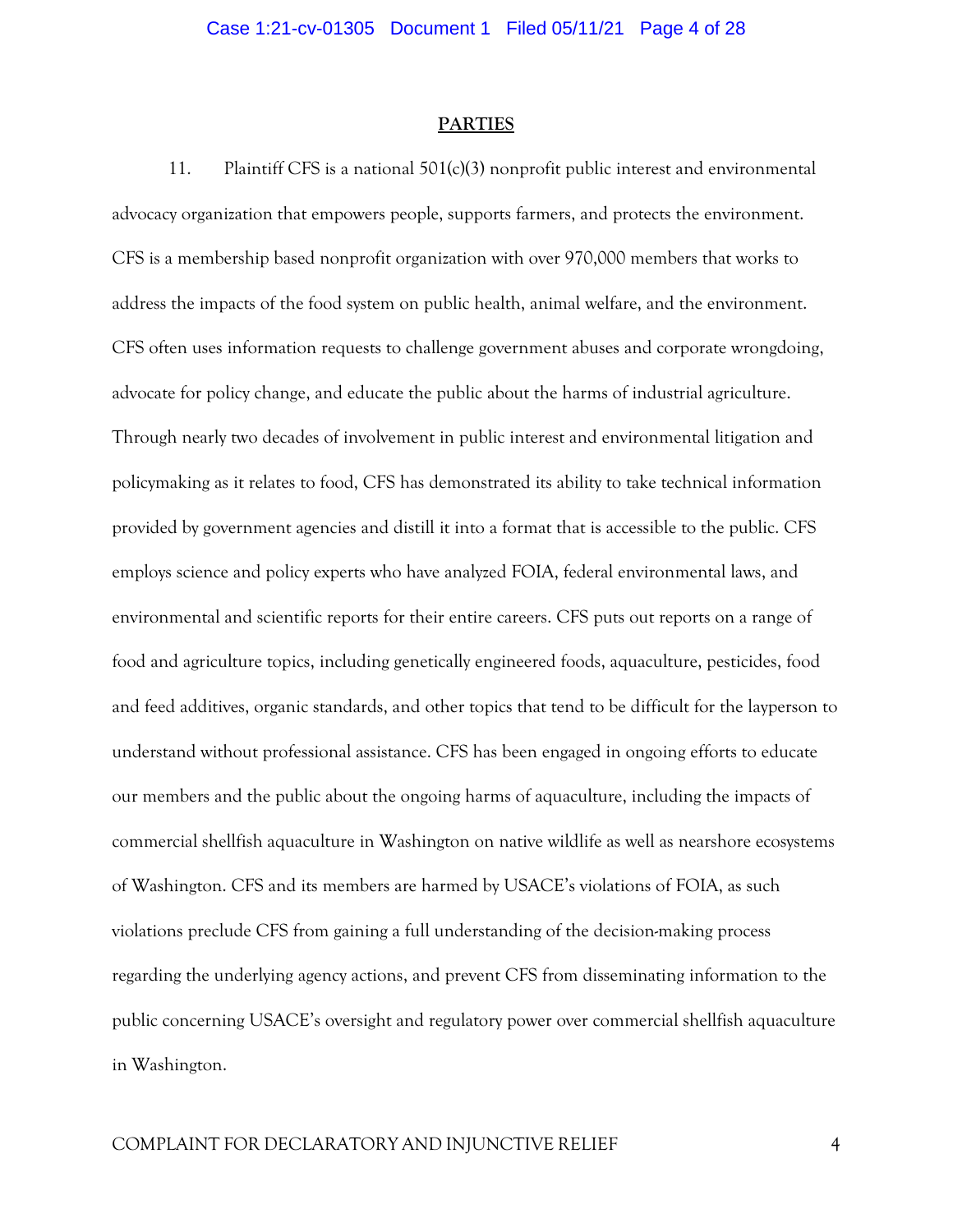#### Case 1:21-cv-01305 Document 1 Filed 05/11/21 Page 5 of 28

12. Defendant USACE is an agency of the United States Government within the U.S. Department of Defense. USACE is in possession and control of the records that CFS seeks, and is an "agency" within the meaning of 5 U.S.C. § 552(f)(1). USACE is responsible for the oversight of commercial shellfish aquaculture in Washington. Thus, USACE is the "agency" that has control and possession of the requested "record[s]." 5 U.S.C. § 552(f)(2).

#### **STATUTORY BACKGROUND**

13. The basic purpose of FOIA is to promote government transparency and public oversight of agency action. *See, e.g.*, *Dep't of Air Force v. Rose*, 425 U.S. 352, 360-61 (1976) (noting that "disclosure, not secrecy is the dominant objective of the Act"). The statute effectuates this objective by establishing the public's right "to pierce the veil of administrative secrecy" and access all federal agency records, *id.*, unless such records may be withheld pursuant to one of nine, narrowly construed exemptions. *See* 5 U.S.C. § 552(b)(1)-(9).

14. FOIA imposes stringent deadlines on federal agencies with regard to making initial determinations in response to FOIA requests. Within twenty working days of receiving a FOIA request, an agency must determine whether it will release the requested records, and must notify the requester of its determination, the reasons for its decision, and the requester's right to appeal an adverse decision to the head of the agency. *Id.* § 552(a)(6)(A).

15. Congress has specified certain limited instances in which federal agencies may extend this twenty-working-day deadline. First, an agency may toll the deadline to seek additional information or clarification from a requester, but that tolling period ends when the agency receives such information or clarification. *Id.* § 552(a)(6)(A)(ii). Second, in "unusual circumstances" an agency may extend the deadline no more than ten additional working days by providing written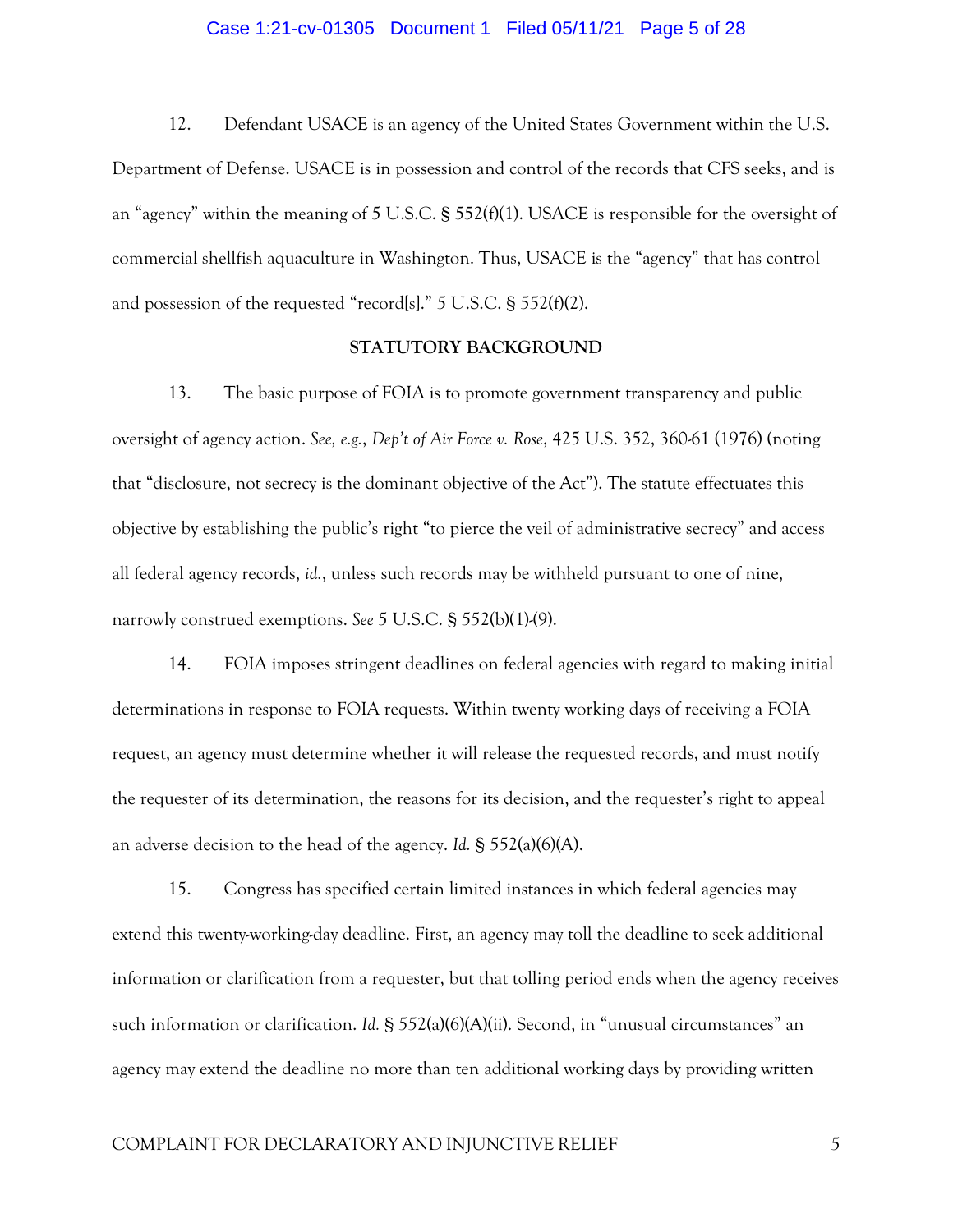### Case 1:21-cv-01305 Document 1 Filed 05/11/21 Page 6 of 28

notice to the requester that sets forth the circumstances justifying the extension. *Id.* § 552(a)(6)(B)(i).

16. FOIA requires that an initial determination under 5 U.S.C. § 552(a)(6)(A) "must be more than just an initial statement that the agency will generally comply with a FOIA request and will produce non-exempt documents and claim exemptions in the future." *Citizens for Responsibility & Ethics in Wash. v. Fed. Election Comm'n (CREW)*, 711 F.3d 180, 188 (D.C. Cir. 2013).

17. If an agency does not comply with "FOIA's explicit timelines [for making an initial determination], the penalty is that the agency cannot rely on the administrative exhaustion requirement to keep cases [out of] court." *Id.* at 190-91; *see also* 5 U.S.C. § 552(a)(6)(C)(i) (stating that if an agency fails to respond within the applicable time limits under FOIA, the requester "shall be deemed to have exhausted his administrative remedies."). The requester thus has "immediate recourse to the courts to compel the agency's response to [her] FOIA request[s]." *Oglesby v. Dep't of Army*, 920 F.2d 57, 64 (D.C. Cir. 1990).

18. For a determination to "trigger the administrative exhaustion requirement," the agency must complete "at least" three substantive requirements: "(1) gather and review the documents; (2) determine and communicate the scope of the documents it intends to produce and withhold, and the reasons for withholding any documents; and (3) inform the requester that it can appeal whatever portion of the 'determination' is adverse." *CREW*, 711 F.3d at 188; *see also Oglesby*, 920 F.2d at 67 (finding that an agency's response did not trigger the exhaustion requirement because "merely inform[ing] [the requester] that he could call the agency for further information…did not qualify as notice of…right to appeal").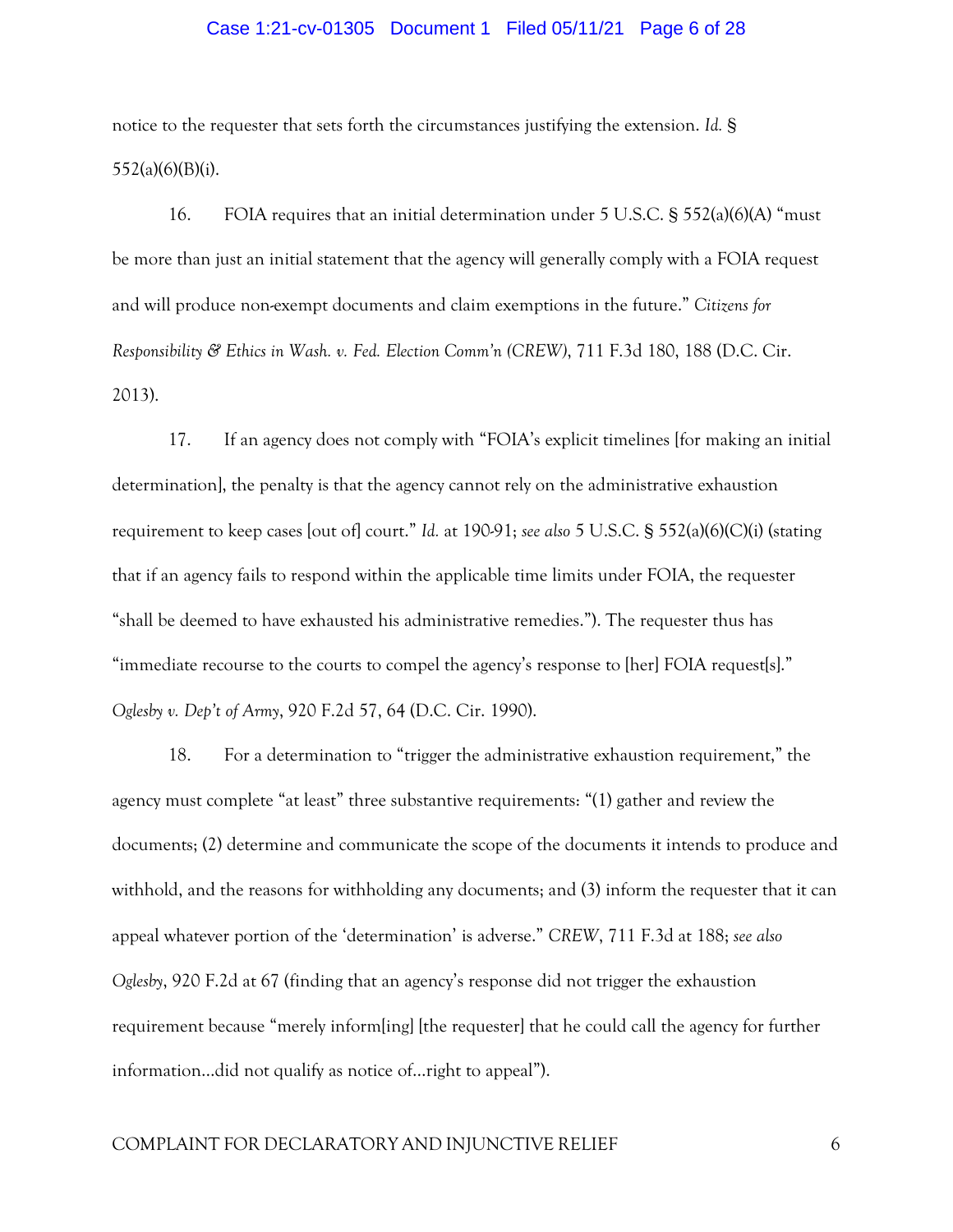### Case 1:21-cv-01305 Document 1 Filed 05/11/21 Page 7 of 28

19. With regard to production of responsive records, "FOIA requires that the agency make the records 'promptly available,' which depending on the circumstances typically would mean within days or a few weeks of a 'determination,' not months or years." *CREW*, 711 F.3d at 188 (citing 5 U.S.C. § 552(a)(3)(A), (6)(C)(i)); *see also Payne Enterprises, Inc. v. United States*, 837 F.2d 486, 494 (D.C. Cir. 1988) (holding that "unreasonable delays in disclosing non-exempt documents violate the intent and purpose of the FOIA, and the courts have a duty to prevent these abuses.").

20. FOIA also requires that the agency provide requestors "information about the status of a request…including…an estimated date on which the agency will complete action on the request." 5 U.S.C. § 552(a)(7)(B)(ii).

21. In addition, FOIA provides a waiver for fees associated with the procurement of documents subject to FOIA requests. FOIA requires agencies to waive fees "if disclosure of the information is in the public interest because it is likely to contribute significantly to public understanding of the operations or activities of the government and is not primarily in the commercial interest of the requester." *Id.* § 552(a)(4)(A)(iii).

22. FOIA further requires each agency to "make reasonable efforts to search for [responsive] records," *id.* § 552(a)(3)(C)-(D), in a manner that is "reasonably calculated to uncover *all* relevant documents." *Weisberg v. DOJ*, 705 F.2d 1344, 1351 (D.C. Cir. 1983) (emphasis added); *see also Oglesby*, 920 F.2d at 68 (An "agency cannot limit its search to only one record system if there are others that are likely to turn up the information requested.").

23. Similarly, "if an agency has reason to know that certain places may contain responsive documents," the agency is required to search those places. *Valencia-Lucena v. U.S. Coast*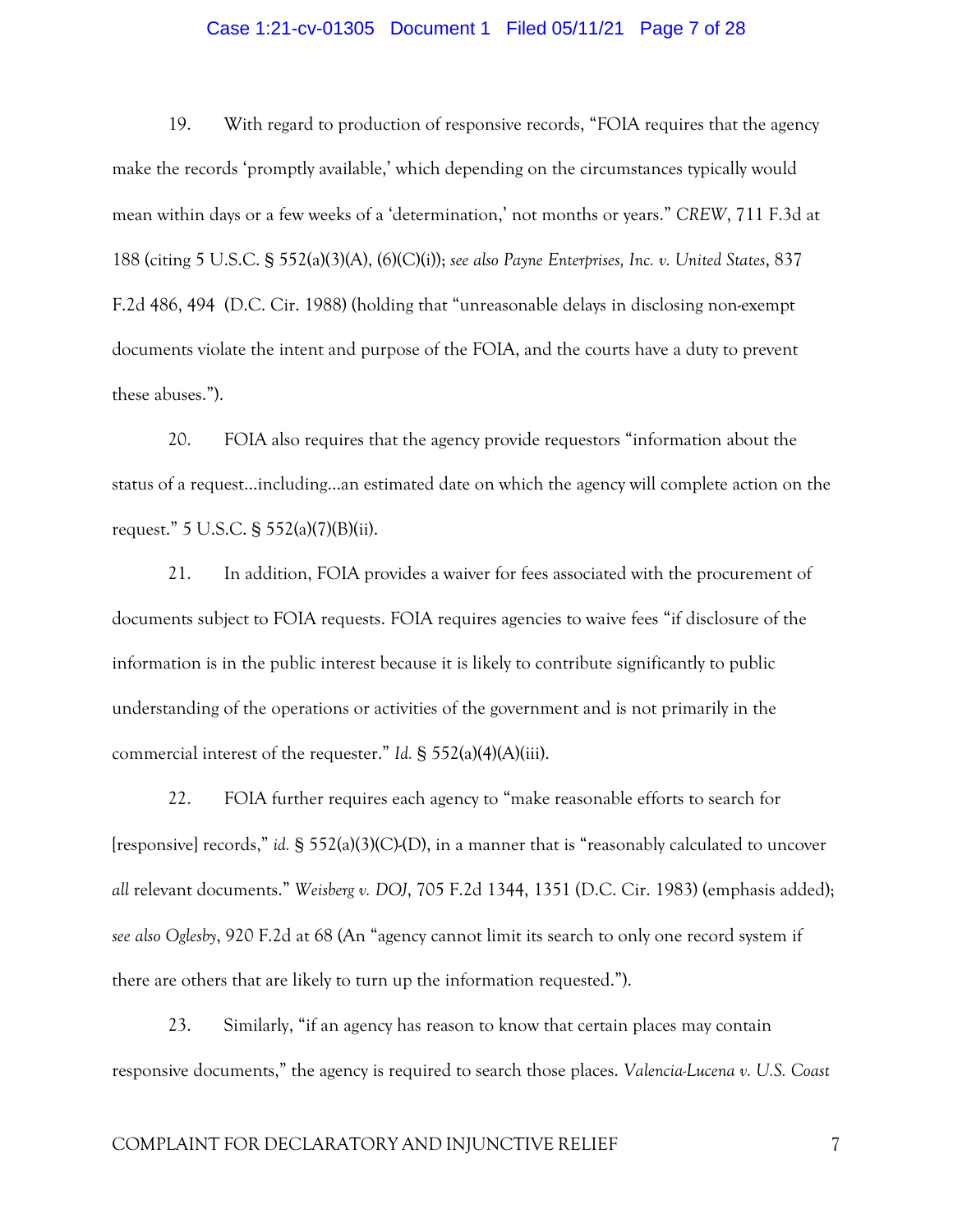#### Case 1:21-cv-01305 Document 1 Filed 05/11/21 Page 8 of 28

*Guard*, 180 F.3d 321, 327 (D.C. Cir. 1999); *Pub. Emps. for Env't Resp. v. EPA*, 314 F. Supp. 3d 68, 75 (D.D.C. 2018) (holding that "if an agency has reason to know that certain places may contain responsive documents, it is obligated…to search" under FOIA).

24. An agency bears the burden to demonstrate with reasonable detail that the "search terms and type of search performed" was likely to uncover *all* responsive records. *Oglesby*, 920 F.2d at 68; *Steinberg v. DOJ*, 23 F.3d 548, 552 (D.C. Cir. 1994) (holding that an agency must provide affidavits explaining "what records were searched, by whom, and through what process" to satisfy the agency's burden); *Int'l Couns. Bureau v. DOD*, 101 F. Supp. 3d 48, 51 (D.D.C. 2015). ("Conclusory statements that the agency has reviewed relevant files are insufficient.").

25. The agency must also demonstrate that the scope of the agency's search was adequate. When tailoring the scope of the search, "an agency also has a duty to construe a FOIA request liberally." *Nation Mag., Wash. Bureau v. U.S. Customs Serv.*, 71 F.3d 885, 890 (D.C. Cir. 1995). FOIA's requirement that "a request for disclosure specify 'identifiable records' calls for 'a reasonable description'" allowing agency personnel to locate the records sought, but cannot "be used as a method of withholding records." *Bristol-Myers Co. v. FTC*, 424 F.2d 935, 938 (D.C. Cir. 1970); *Yagman v. Pompeo*, 868 F.3d 1075, 1079 (9th Cir. 2017) (holding that the scope of a request is clear if it provides "*some* reasonable description" of the requested records, such as times, dates, locations, types of documents, or types of information) (emphasis in original); *see also Shapiro v. CIA*, 170 F. Supp. 3d 147, 155 (D.D.C. 2016) (holding that the "reasonable-description requirement" under FOIA, "does not doom requests that *precisely* describe the records sought, even if compliance might overwhelm an agency's response team") (emphasis in original).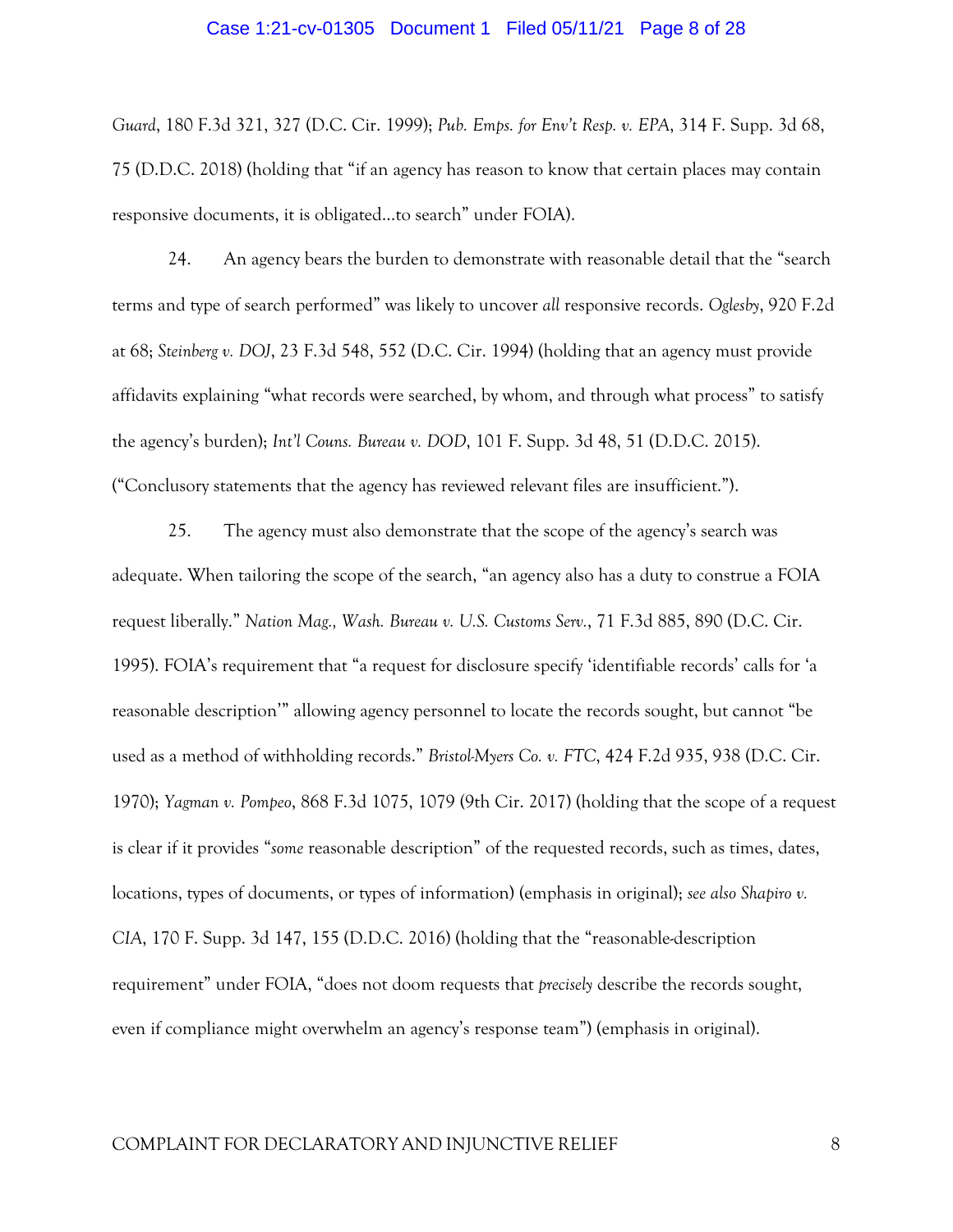### Case 1:21-cv-01305 Document 1 Filed 05/11/21 Page 9 of 28

26. After an agency identifies a responsive record, the agency must disclose the entire record "as a unit," unless a statutory exemption allows the agency "to redact specific information within [the record]." *Am. Immigr. Law. Ass'n v. Exec. Off. for Immigr. Rev.*, 830 F.3d 667, 677 (D.C. Cir. 2016); *see also* 5 U.S.C. § 552(a)(3)(A), (d). The agency may not "redact particular information within the responsive record on the basis that the information is non-responsive." *Am. Immigr. Law. Ass'n*, 830 F.3d at 678.

27. In certain limited instances, an agency may withhold records or portions of records pursuant to nine specific exemptions. 5 U.S.C. § 552(b). These exemptions "were explicitly made exclusive" and "must be narrowly construed" in keeping with FOIA's presumption in favor of disclosure. *Milner v. Dep't of Navy*, 562 U.S. 562, 566 (2011).

28. An agency can only withhold information in a responsive record "if the agency reasonably foresees that disclosure would harm an interest protected by an exemption described in [FOIA]" or "disclosure is prohibited by law." 5 U.S.C. § 552(a)(8)(A).

29. FOIA places the burden on the agency to prove that it may withhold responsive records or portions of records from a requester. *Id.* § 552(a)(4)(B). In order to satisfy this burden, the agency must submit affidavits that "describe the documents and the justifications for nondisclosure with reasonably specific detail," and "demonstrate that the information withheld logically falls within the claimed exemption." *Int'l Couns. Bureau v. DOD*, 657 F. Supp. 2d 33, 38 (D.D.C. 2009). An agency fails to satisfy this burden if its affidavit is refuted "by contrary evidence in the record" or "by evidence of agency bad faith." *Id.* 

30. Moreover, if information contained in a document falls within one of FOIA's enumerated exemptions, an agency may not simply withhold the entire document. *See Jud. Watch,*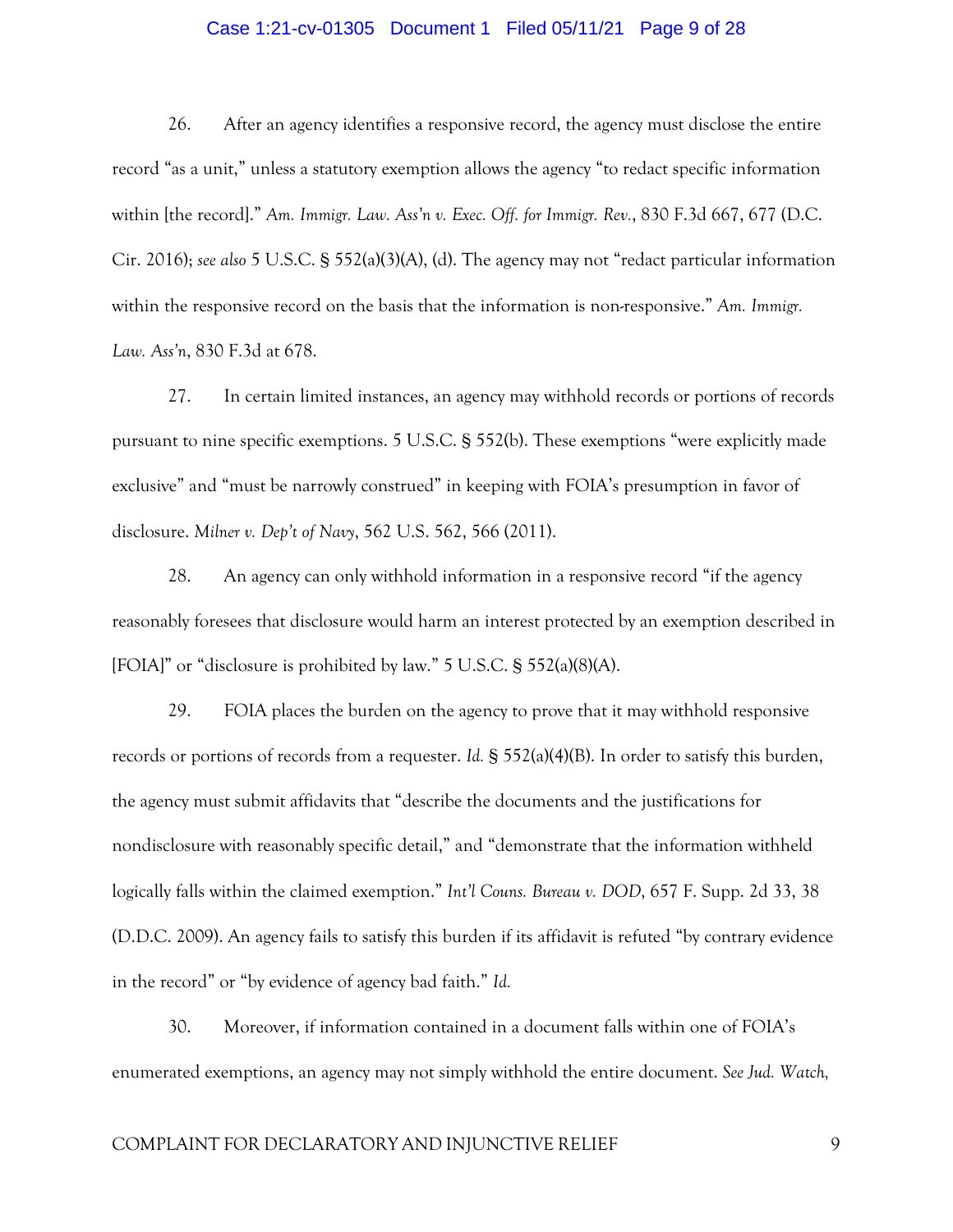#### Case 1:21-cv-01305 Document 1 Filed 05/11/21 Page 10 of 28

*Inc. v. HHS*, 27 F. Supp. 2d 240, 246 (D.D.C. 1998) (observing that courts must "make specific findings as to the extent to which nonexempt responsive material might be 'segregated' from exempt materials and released") (citing *Krikorian v. Dep't of State*, 984 F.2d 461, 466 (D.C. Cir. 1993)). An agency is required to take reasonable steps to segregate and disclose *all* reasonably segregable portions of a withheld document. *See Krikorian*, 984 F.2d at 466 (holding that "the 'segregability' requirement applies to all documents and all exemptions in the FOIA."); 5 U.S.C. § 552(a)(8)(A)(ii).

31. If an agency cannot adequately justify withholding records in full or in part, FOIA provides this Court jurisdiction "to enjoin the agency from withholding agency records and to order the production of any agency records improperly withheld from the complainant." 5 U.S.C.  $\S$  552(a)(4)(B).

32. Finally, this Court also "has the authority to oversee and supervise the agency's progress in responding to the request." *Seavey v. DOJ*, 266 F. Supp. 3d 241, 244 (D.D.C. 2017) (citing *CREW*, 711 F.3d at 189); *see also Clemente v. FBI*, 71 F. Supp. 3d 262, 269 (D.D.C. 2014) (a court "may use its equitable powers to require the agency to process documents according to a court-imposed timeline.").

#### **FACTUAL BACKGROUND**

33. CFS, through its aquaculture program, works to protect human health, animal welfare, and the environment from the adverse impacts associated with industrial aquaculture. CFS also works to maintain strong government regulations and policies related to commercial shellfish aquaculture operations. To fulfill such objectives, CFS submitted to USACE two FOIA requests concerning the nature of USACE's decision-making process in regard to its issuance of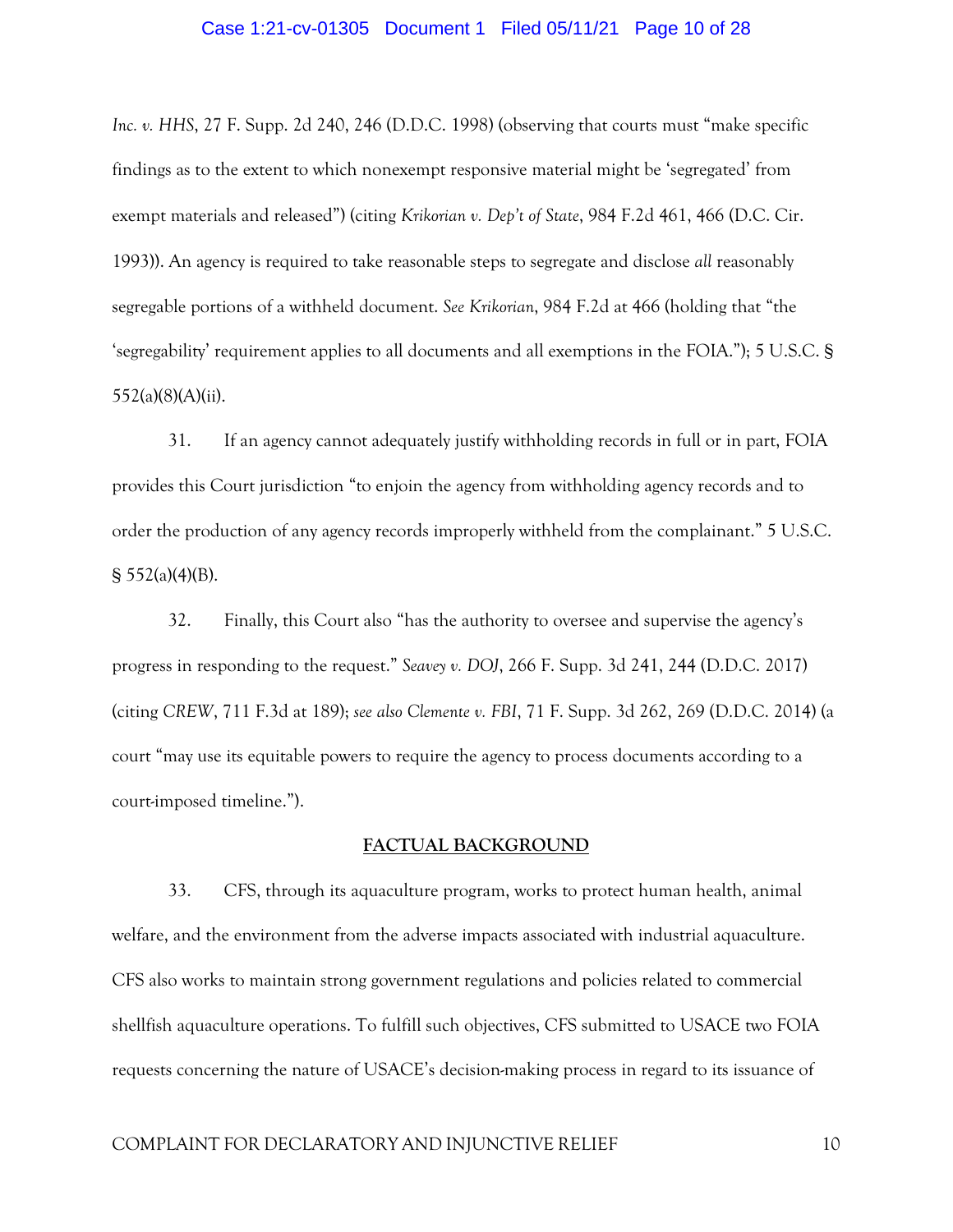LOPs to commercial shellfish aquaculture operations in Washington on October 27, 2020 and

October 30, 2020.

# **October 27, 2020 Request (FA-21-017)**

34. On October 27, 2020, CFS submitted to USACE a FOIA request for:

All documents related to "letters of permission" (LOP) issued to commercial shellfish aquaculture operations, including but not limited to:

- 1. Any LOPs issued and any conditions attached to any former or current Nationwide Permit 48 (NWP 48) authorization holders from June 11, 2020 to present;
- 2. Any LOPs issued and any conditions attached to any former or current NWP 48 authorization holders between April 1, 2017 and June 10, 2020;
- 3. Any documents between October 10, 2019 and present that discuss in any way the use of LOPs, including but not limited to: (1) any list(s) of LOPs issued; (2) any jurisdictional determinations by the Corps as to whether an individual permit under the Clean Water Act or LOP is appropriate for the individual operations; and (3) any environmental assessments conducted for individual or combined LOPs (including any cumulative impacts assessments); and
- 4. Any documents prior to October 10, 2019 that discuss the use of LOPs, including but not limited to: (1) any list(s) of LOPs issued; (2) any jurisdictional determinations by the Corps as to whether an individual permit under the Clean Water Act or LOP is appropriate for the individual operations; and (3) any environmental assessments conducted for individual or combined LOPs (including any cumulative impacts assessments). $<sup>1</sup>$  $<sup>1</sup>$  $<sup>1</sup>$ </sup>

<span id="page-10-0"></span><sup>&</sup>lt;sup>1</sup> In CFS's October 27, 2020 FOIA Request, CFS explained that "'[a]ll documents' includes but is not limited to all correspondence, minutes, memoranda, communications and/or other documents received from or given to other agencies, maps, plans, drawings, emails, reports, databases, and phone notes. This request includes all documents that have ever been within your custody or control, whether they exist in agency 'working,' investigative, retired, electronic mail, or other files currently or at any other time."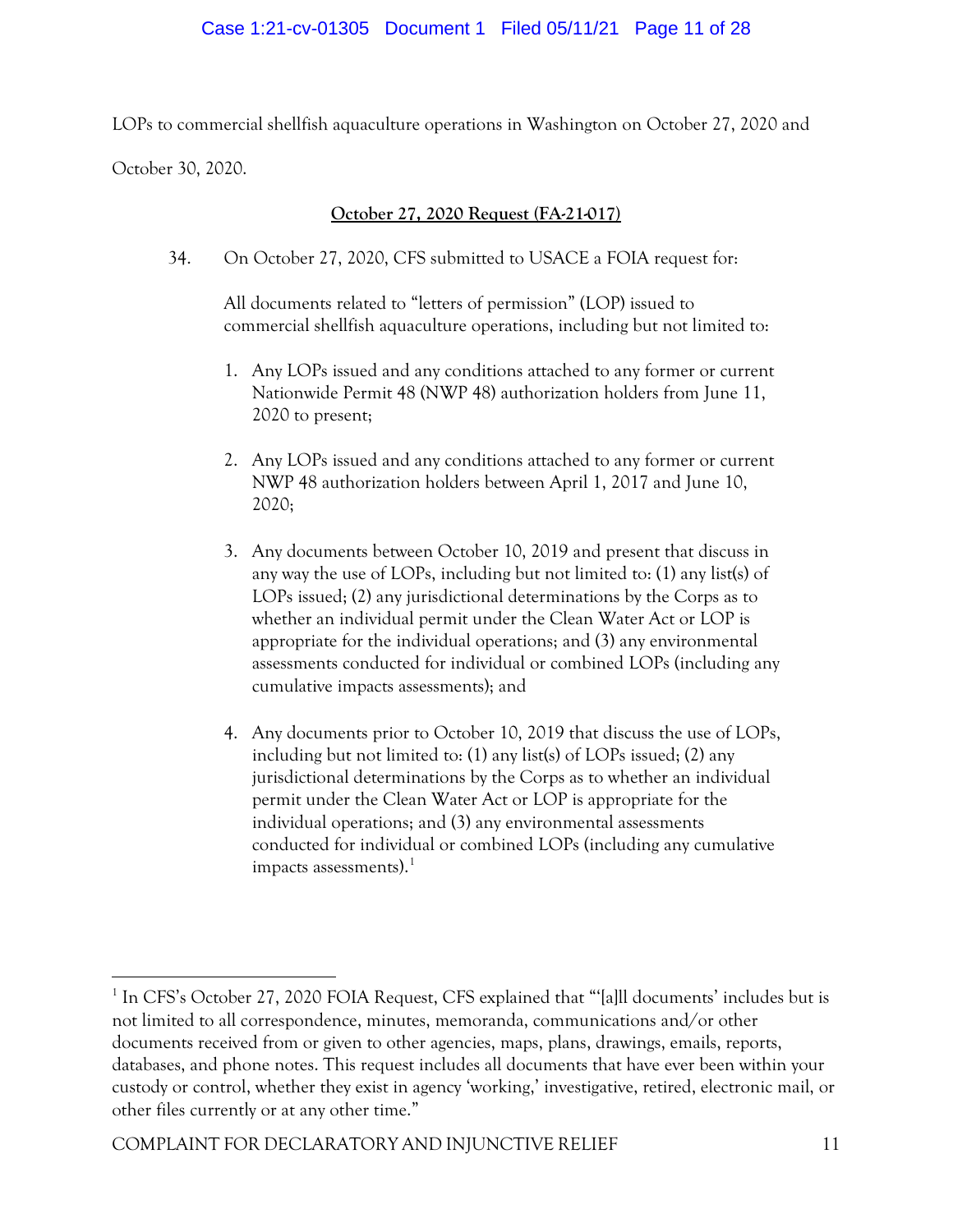#### Case 1:21-cv-01305 Document 1 Filed 05/11/21 Page 12 of 28

Agency FOIA Tracking Number FA-21-017 (October 27, 2020 FOIA Request). CFS explained that release of the requested records was in the public's best interest because disclosure would significantly contribute to public understanding of the operations or activities of government, and because obtaining the information was of no commercial interest to CFS.

35. An initial determination on the October 27, 2020 FOIA Request was due by November 25, 2020, twenty working days after the date CFS submitted the request.

36. On October 28, 2020, USACE sent an email acknowledging the receipt of CFS's October 27, 2020 FOIA Request, and assigned the request Tracking Number FA-21-017. The email also stated that "[USACE is] reviewing [CFS's] request to determine if it reasonably describes the records [CFS] seek[s]," and that "[USACE] will respond shortly after contacting [USACE's] records custodians." Additionally, USACE stated that it is "reviewing [CFS's] request for a fee waiver and…will advise if there is additional information [USACE] need[s] to make [its] determination."

37. CFS emailed USACE on November 28, 2020, informing USACE that "the agency was required to provide CFS with an initial determination within 20 working days of its receipt of CFS's October 27 request, which was November 25, 2020." CFS further explained that USACE's October 28, 2020 response "[did] not qualify as an initial determination under 5 U.S.C. § 552(a)(6)(A)," and requested that the agency "provide CFS with an adequate initial determination" including: "(1) 'the agency's determination of whether or not to comply with the request', (2) 'the reasons for its decision', and (3) 'notice of the right of the requester to appeal to the head of the agency if the initial agency decision is adverse.'" (Citing *Oglesby*, 920 F.2d at 65; *CREW*, 711 F.3d at 188 (holding that a determination under 5 U.S.C. § 552(a)(6)(A) "must be more than just an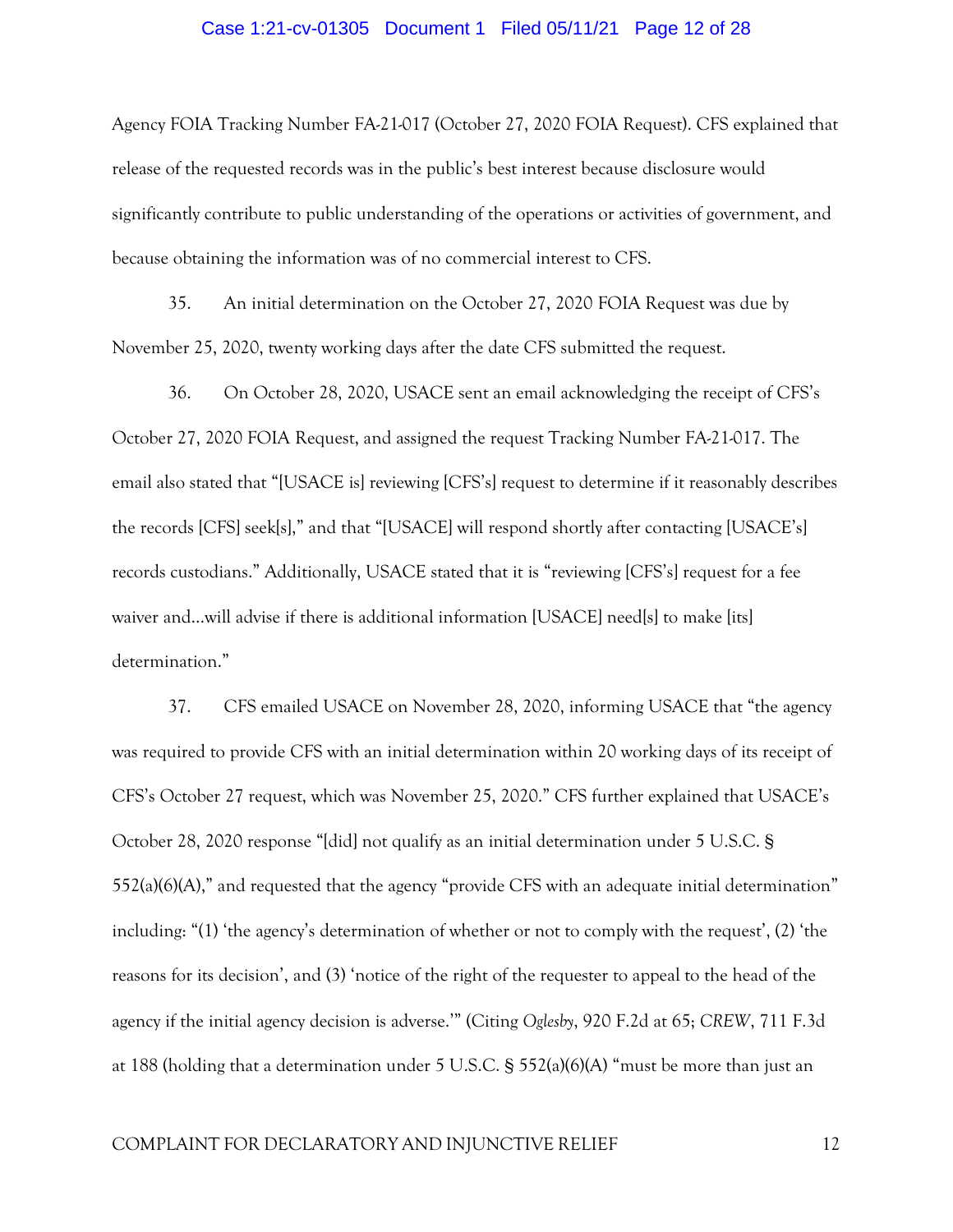## Case 1:21-cv-01305 Document 1 Filed 05/11/21 Page 13 of 28

initial statement that the agency will generally comply with a FOIA request and will produce nonexempt documents and claim exemptions in the future.")). In addition, CFS asked that the agency also provide an estimated completion date as required by FOIA, 5 USC § 552(a)(7)(B)(ii).

38. In response to CFS's November 28, 2020 inquiry, USACE emailed CFS on December 1, 2020 and December 14, 2020, requesting clarification regarding CFS's October 27, 2020 FOIA Request in an attached letter in which USACE stated that CFS's request was "overly broad and complex," and therefore, the scope of the request needed clarifying.

39. On December 15, 2020, CFS requested a phone call with USACE to discuss the agency's clarification letter.

40. During a phone call with USACE on December 22, 2020, CFS and USACE discussed CFS clarifying the scope of its October 27, 2020 FOIA Request. In addition, USACE notified CFS that due to the closure of the National Archives and Records Administration (NARA) in Seattle, Washington, all records responsive to CFS's October 27, 2020 FOIA Request located at NARA could not be accessed at this time. That same day, CFS sent an email clarifying the scope of its October 27, 2020 FOIA Request, to:

All documents related to "letters of permission" (LOP) and their associated project/permit file issued to commercial shellfish aquaculture operations, specifically:

- 1. Any LOPs issued and any conditions attached to any former or current Nationwide Permit 48 (NWP 48) authorization holders from June 11, 2020 to present; [and]
- 2. Any LOPs issued and any conditions attached to any former or current NWP 48 authorization holders between April 1, [2](#page-12-0)017 and present.<sup>2</sup>

<span id="page-12-0"></span><sup>&</sup>lt;sup>2</sup> In CFS's same December 22, 2020 clarification email, CFS also narrowed "[a]ll documents" to "include[] but is not limited to all correspondence, minutes, memoranda, communications and/or other documents received from or given to other agencies, including any environmental assessments conducted for individual or combined LOPs (including any cumulative impacts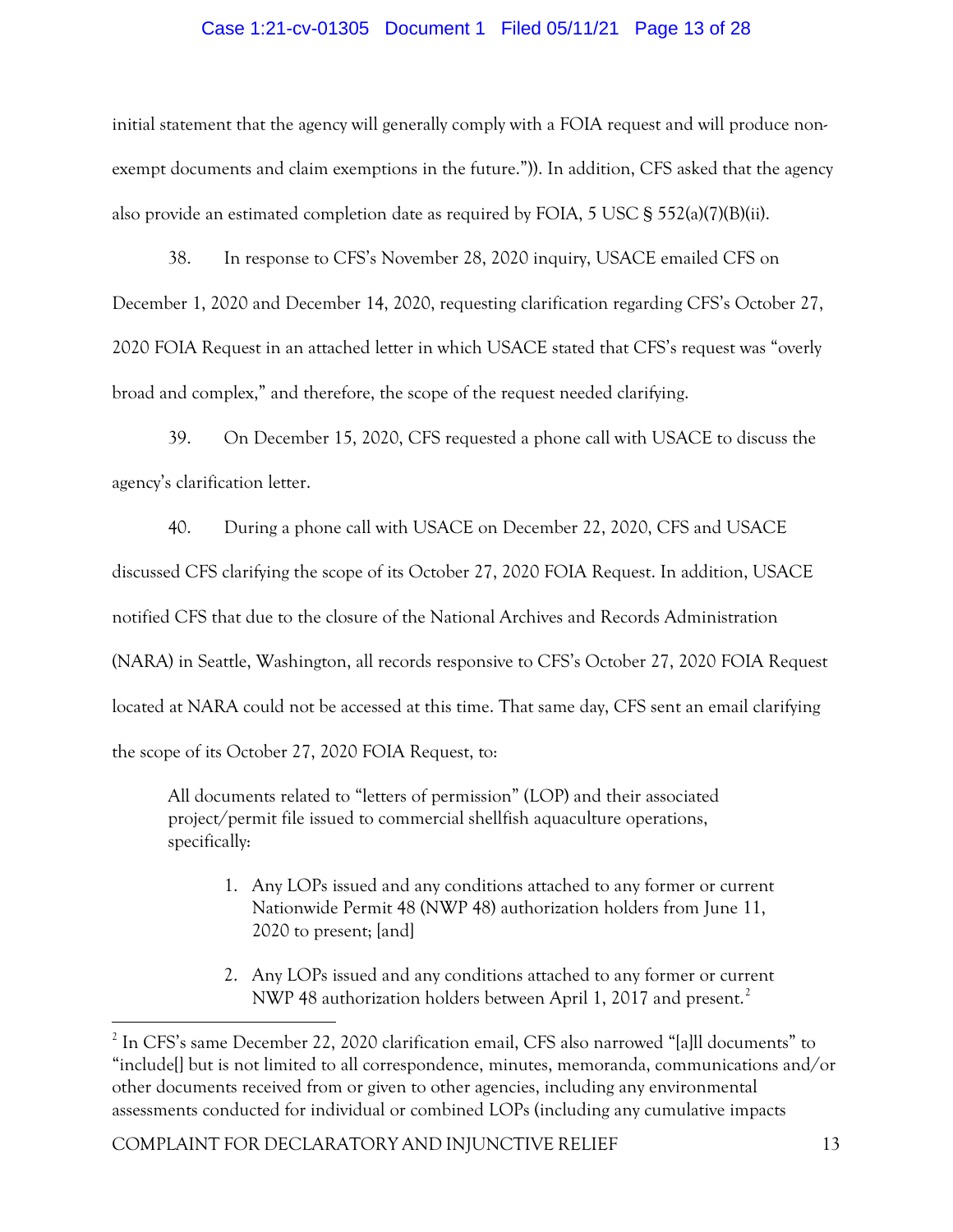## Case 1:21-cv-01305 Document 1 Filed 05/11/21 Page 14 of 28

41. On January 6, 2021, USACE sent an email to CFS stating that CFS's December 22, 2020 email clarifying the scope of CFS's October 27, 2020 FOIA Request "was very helpful in interpreting [CFS's]…request."

42. On February 19, 2021, CFS emailed USACE inquiring about CFS's October 27, 2020 FOIA Request's production and estimated completion date. CFS stated in the email that it wanted to "follow up with [USACE] regarding...FOIA request[]...FA-21-017," since "[it has] been a little over 3 weeks since [CFS] last touched base about [the] request[]." CFS explained that "[a]t this time, CFS still [has not] received an initial determination from the agency or an estimated completion date for…[this] request[] as required under FOIA." (Citing 5 U.S.C. § 552(a)(6)(A)(i), (7)(B)(ii)). CFS's email also reminded USACE that CFS "is open to receiving responsive records on a rolling production schedule for" its October 27, 2020 FOIA Request. CFS concluded the email by asking USACE to provide CFS with a status update on the October 27, 2020 FOIA Request.

43. USACE responded to CFS's February 19, 2021 email on February 20, 2021, stating

the following:

In response to [CFS's] request for status update for FOIA FA-21-017, [USACE is] afforded twenty business days and ten additional business days beyond that, if needed, in accordance with Army Regulations and the FOIA. The date [CFS's] request was perfected was the date [CFS] provided the clarification, on December 22, 2020. [USACE] did need to take the ten business day extension, and [USACE] apologize[s] for not advising [CFS] sooner. The 30th business day was February 16, 2021 (as December 24, 2020 was a Federal Holiday). [USACE] received records from the custodian for [CFS's] request on February 12, 2021. [USACE] will process records for the 4 permits received as soon as [USACE is] able. It is incredibly difficult to provide an exact date as there are many FOIAs pending before [USACE] received [CFS's] request. [USACE] hope[s] to have a rolling release available within the next few weeks.

assessments), maps, plans, drawings, emails, reports, databases, and phone notes. At this time, due to the closure of the National Archives and Records Administration (NARA) in Seattle, all records responsive to this request located in NARA are omitted."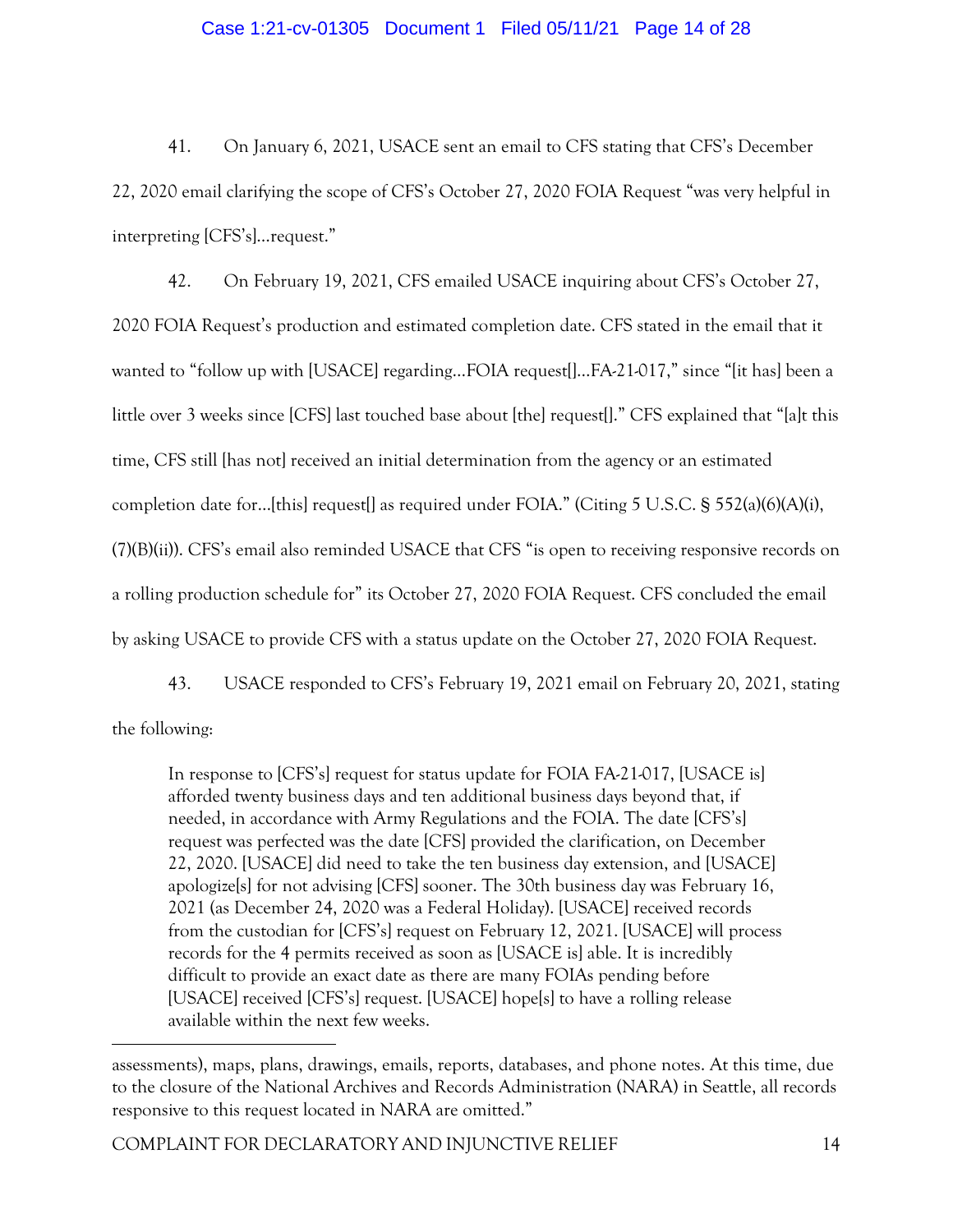### Case 1:21-cv-01305 Document 1 Filed 05/11/21 Page 15 of 28

44. On March 4, 2021, CFS emailed USACE requesting another update regarding CFS's October 27, 2020 FOIA Request, Tracking Number FA-21-017, including the number of responsive records included in the four permits USACE stated it received on February 12, 2021, in USACE's February 20, 2021 email to CFS. That same day, USACE replied, stating that "[t]here are over 20 FOIAs received before [CFS's] request[] and in accordance with Army Regulations and the FOIA, [USACE] process[es] each FOIA in the order received. [USACE is] hoping to provide a response to [CFS] as soon as [USACE has] completed the reviews of the four permits. At this time, [USACE is] not able to provide a page count."

45. CFS emailed USACE again on March 30, 2021, requesting another status update regarding CFS's October 27, 2020 FOIA Request, including an estimated date in regards to when CFS could expect to start receiving records for its October 27, 2020 FOIA Request.

46. On April 2, 2021, USACE responded to CFS's March 30, 2021 email stating that the only FOIA officer for USACE's Seattle District was on emergency medical leave for two weeks and was unable to review the records because of being on leave, and that the FOIA officer hopes to begin review during April.

47. On April 7, 2021, CFS emailed USACE explaining that the documents related to CFS's October 27, 2020 FOIA Request are "critically important to CFS's work," and "[t]hus, in an effort to get these documents as quickly as possible, [CFS] request[s] that the agency agree to a rolling production for [CFS's October 27, 2020 FOIA Request]." Additionally, CFS stated that it "would be open to the agency starting to produce documents by permit file."

48. Six months, fourteen days have passed since CFS submitted its October 27, 2020 FOIA Request to USACE, and the agency has not provided an initial determination in response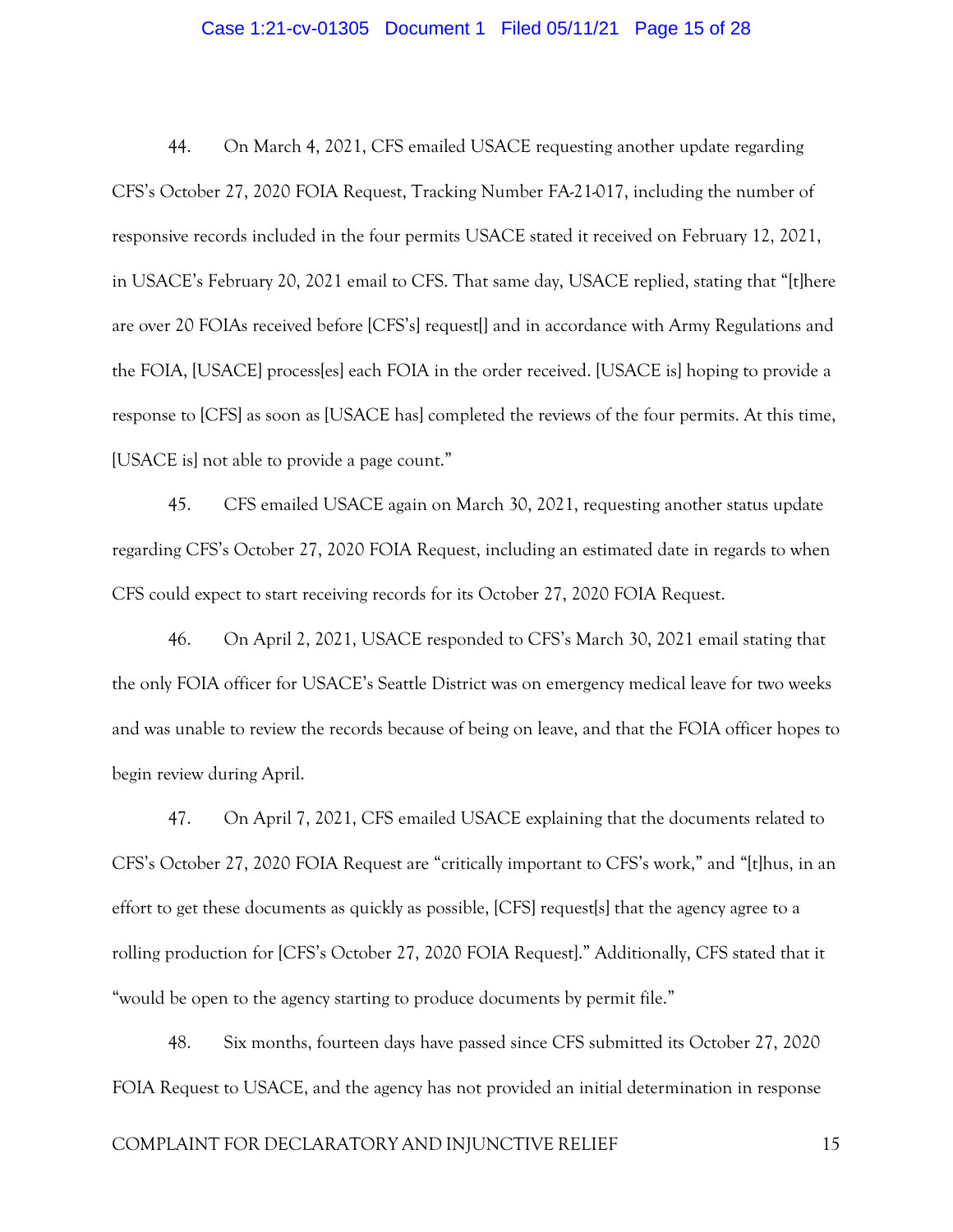## Case 1:21-cv-01305 Document 1 Filed 05/11/21 Page 16 of 28

to the October 27, 2020 FOIA Request, supplied an estimated date of completion, or produced any responsive records. USACE has failed to provide a determination describing the scope of the records it intends to produce or withhold, the reasons for withholding any records, or informed CFS that it may appeal any specific adverse determination within the relevant time period in 5 U.S.C. § 552(a)(6)(A)(i) or 5 U.S.C. § 552(a)(6)(B).

49. CFS is deemed to have exhausted its administrative remedies pursuant to 5 U.S.C.  $§ 552(a)(6)(C)(i).$ 

50. As of the date of this complaint, CFS has received no further communications from USACE.

51. None of FOIA's nine exemptions to the statute's disclosure mandate apply to the records that are responsive to the October 27, 2020 FOIA Request.

52. CFS has been required to expend resources to prosecute this action.

## **October 30, 2020 Request (FA-21-019)**

53. On October 30, 2020, CFS submitted to USACE a FOIA request for, "[a]ny and all documents from October 10, 2019 to present regarding impacts to threatened and endangered species from commercial shellfish aquaculture permitted by the Army Corps of Engineers, including but not limited to Corps 'letters of permission' (LOP) issued to commercial shellfish aquaculture operations."[3](#page-15-0) Agency FOIA Tracking Number FA-21-019 (October 30, 2020 FOIA Request). CFS explained that release of the requested records was in the public's best interest

<span id="page-15-0"></span><sup>3</sup> In CFS's October 30, 2020 FOIA Request, CFS explained that "'[a]ll documents' includes but is not limited to all correspondence, minutes, memoranda, communications and/or other documents received from or given to other agencies, maps, plans, drawings, emails, reports, databases, and phone notes. This request includes all documents that have ever been within your custody or control, whether they exist in agency 'working,' investigative, retired, electronic mail, or other files currently or at any other time."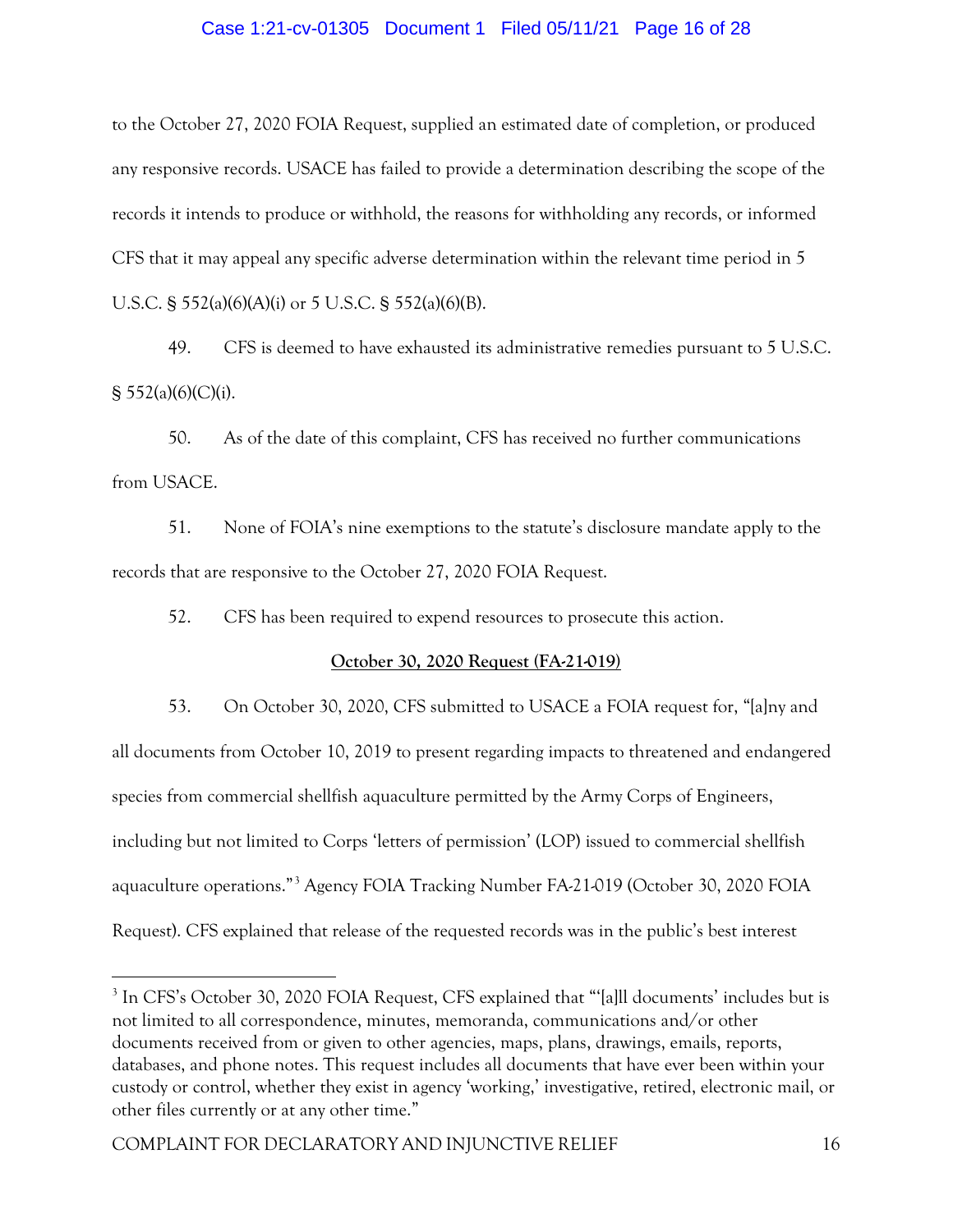## Case 1:21-cv-01305 Document 1 Filed 05/11/21 Page 17 of 28

because disclosure would significantly contribute to public understanding of the operations or activities of government, and because obtaining the information was of no commercial interest to CFS.

54. An initial determination on the October 30, 2020 FOIA Request was due by December 2, 2020, twenty working days after the date CFS submitted the request.

55. On December 3, 2020, USACE sent an email acknowledging the receipt of CFS's October 3, 2020 FOIA Request, and assigned the request Tracking Number FA-21-019. USACE also notified CFS in the same email that it was taking a ten business day extension for CFS's October 30, 2020 FOIA Request until December 15, 2020.

56. On January 6, 2021, USACE emailed CFS requesting that the parties schedule a phone call to help clarify the scope of CFS's October 30, 2020 FOIA Request, Tracking Number FA-21-019.

57. On January 21, 2021, CFS and USACE had a phone call to discuss clarifying the scope of CFS's October 30, 2020 FOIA Request.

58. On January 26, 2021, CFS sent an email clarifying the scope of its October 30,

2020 FOIA Request, to:

Any and all documents from October 10, 2019 to present regarding impacts to threatened and endangered species from commercial shellfish aquaculture permitted by the Army Corps of Engineers (USACE)—not including project specific discussions in the project permit file—related to the USACE's "letters of permission" (LOP) issued to commercial shellfish aquaculture operations in the State of Washington. [4](#page-16-0)

<span id="page-16-0"></span><sup>4</sup> In CFS's same January 26, 2021 clarification email, CFS also narrowed "[a]ll documents" to "include[]but is not limited to all correspondence, minutes, memoranda, communications and/or other documents received from or given to other agencies, maps, plans, drawings, emails, reports, databases, and phone notes. This request includes all documents that have ever been within your custody or control, whether they exist in agency 'working,' investigative, retired, electronic mail, or other files currently or at any other time. Please note that this FOIA Request is intended for only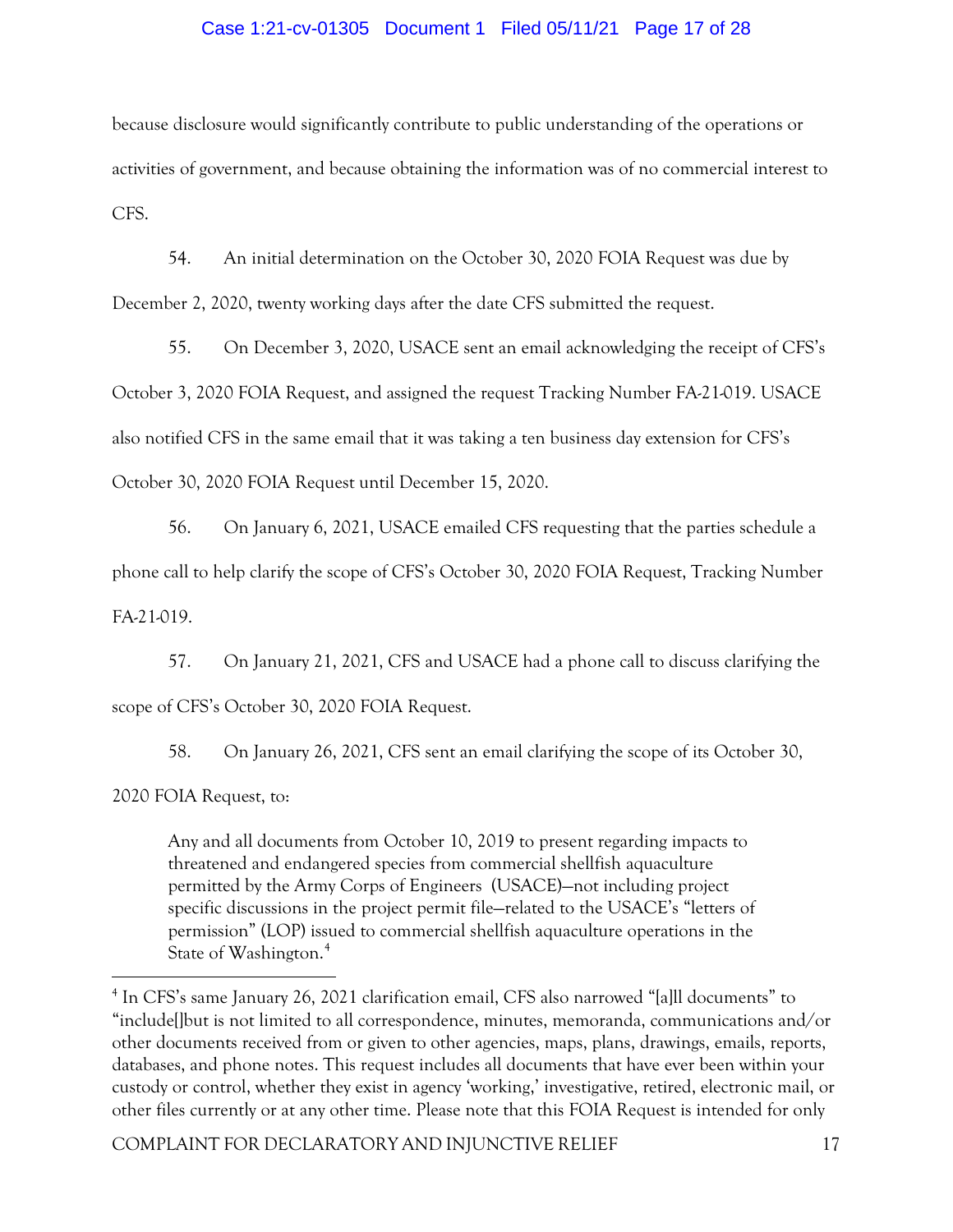### Case 1:21-cv-01305 Document 1 Filed 05/11/21 Page 18 of 28

That same day, USACE responded to CFS's email clarifying the scope of its October 30, 2020 FOIA Request stating that USACE will review and absent any questions, the agency "will forward to the custodian to gather responsive records."

59. On January 27, 2021, CFS replied to USACE's January 26, 2021 email requesting that "[o]nce [USACE is] done reviewing the request language to determine if [it is] acceptable" to "please provide [CFS] with an estimated date of completion for" the October 30, 2020 FOIA Request. USACE responded that same day agreeing to provide CFS with "an update on time once [USACE] receive[s] all records from the custodians and can estimate the prior FOIAs pending review before [CFS's] review."

60. On February 19, 2021, CFS emailed USACE inquiring about CFS's October 30, 2020 FOIA Request's production and estimated completion date. CFS stated in the email that it wanted to "follow up with [USACE] regarding...FOIA request[...FA-21-019." CFS stated that "[a]t this time, CFS still [has not] received an initial determination from the agency or an estimated completion date for…[this] request[] as required under FOIA." (Citing 5 U.S.C. § 552(a)(6)(A)(i), (7)(B)(ii)). CFS's email also reminded USACE that CFS "is open to receiving responsive records on a rolling production schedule for" its October 30, 2020 FOIA Request. CFS concluded the email by asking USACE to provide CFS with a status update on the October 30, 2020 FOIA Request.

61. USACE responded to CFS's February 19, 2021 email on February 20, 2021, stating the following:

In response to [CFS's] request regarding the status of FOIA FA-21-019, [CFS's] request was perfected when we received your clarification on January 26, 2021. In accordance with Army Regulations and the FOIA, [USACE is] given 20 business

the Seattle District USACE FOIA office. Also, please note that CFS is open to a partial release of responsive documents, if there is to be a lengthy process. Accordingly, CFS would like the agency to prioritize non-NWP 48 materials, if necessary for a quicker release."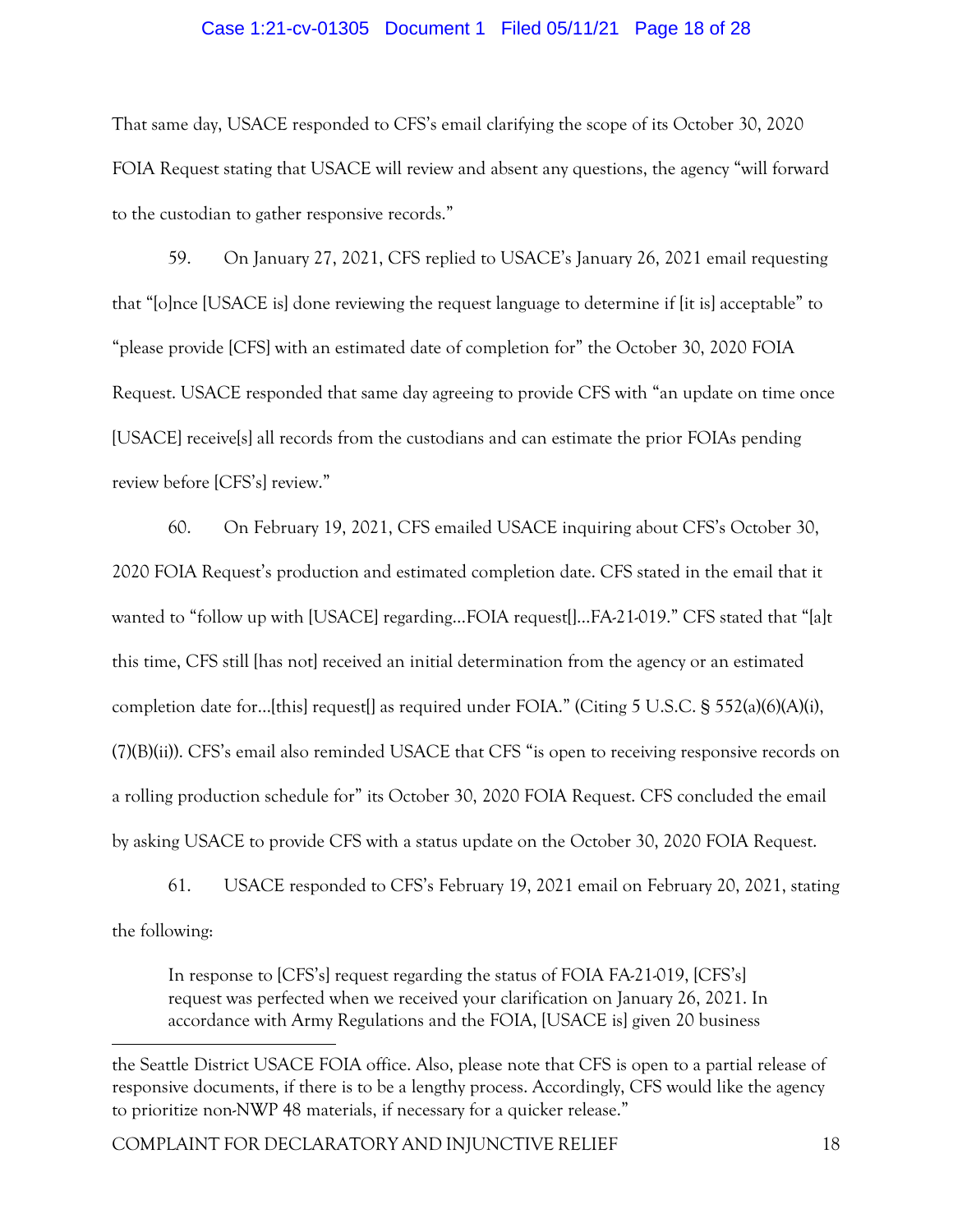### Case 1:21-cv-01305 Document 1 Filed 05/11/21 Page 19 of 28

days to process [CFS's] request, which is February 24, 2021. [USACE] will provide a rolling release once [USACE] receive[s] the records and the review is complete. [USACE's] records custodian is still searching for responsive records to [CFS's] request.

62. On March 4, 2021, CFS emailed USACE requesting another update regarding CFS's October 30, 2020 FOIA Request, Tracking Number FA-21-019, including the number of responsive records that the agency has collected in response to CFS's October 30, 2020 FOIA Request. That same day, USACE replied, stating that "[t]here are over 20 FOIAs received before [CFS's] request[] and in accordance with Army Regulations and the FOIA, [USACE] process[es] each FOIA in the order received. [USACE is] hoping to provide a response to [CFS] as soon as [USACE has] completed the reviews of the records. At this time, [USACE is] not able to provide a page count."

63. CFS emailed USACE again on March 30, 2021, requesting another status update regarding CFS's October 30, 2020 FOIA Request, including an estimated date in regards to when CFS could expect to start receiving records for its October 30, 2020 FOIA Request.

64. On April 2, 2021, USACE responded to CFS's March 30, 2021 email stating that the only FOIA officer for the USACE's Seattle District was on emergency medical leave for two weeks and was unable to review the records because of being on leave, and that the FOIA officer hopes to begin review during April.

65. On April 7, 2021, CFS emailed USACE explaining that the documents related to CFS's October 30, 2020 FOIA Request are "critically important to CFS's work," and "[t]hus, in an effort to get these documents as quickly as possible, [CFS] request[s] that the agency agree to a rolling production for [CFS's October 30, 2020 FOIA Request]." Additionally, CFS stated that it "would be open to the agency starting to produce documents by permit file."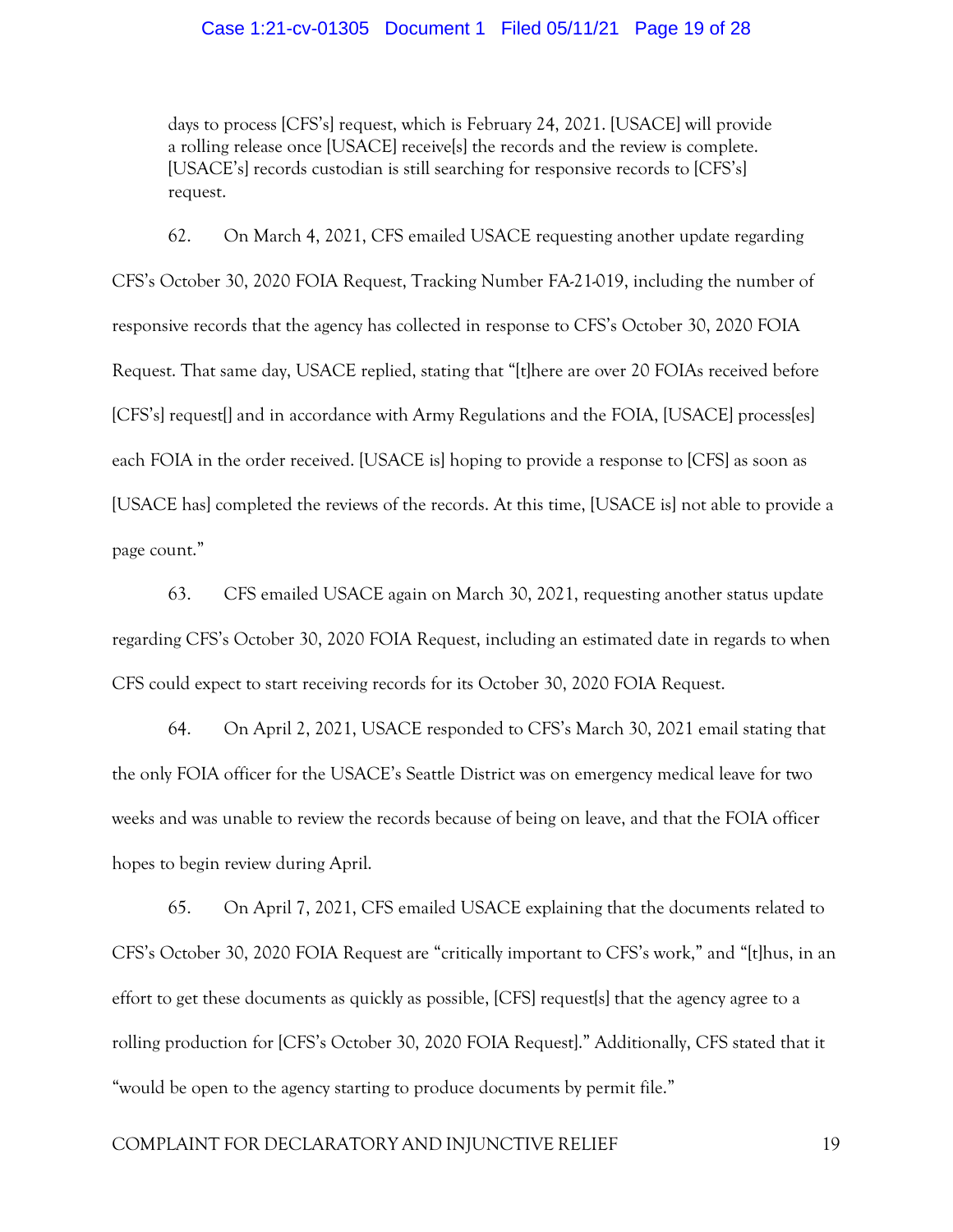## Case 1:21-cv-01305 Document 1 Filed 05/11/21 Page 20 of 28

66. Six months, eleven days have passed since CFS submitted its October 30, 2020 FOIA Request to USACE, and the agency has not provided an initial determination in response to the October 30, 2020 FOIA Request, supplied an estimated date of completion, or produced any responsive records. USACE has failed to provide a determination describing the scope of the records it intends to produce or withhold, the reasons for withholding any records, or informed CFS that it may appeal any specific adverse determination within the relevant time period in 5 U.S.C. § 552(a)(6)(A)(i) or 5 U.S.C. § 552(a)(6)(B).

67. CFS is deemed to have exhausted its administrative remedies pursuant to 5 U.S.C.  $§ 552(a)(6)(C)(i).$ 

68. As of the date of this complaint, CFS has received no further communications from USACE.

69. None of FOIA's nine exemptions to the statute's disclosure mandate apply to the records that are responsive to the October 30, 2020 FOIA Request.

70. CFS has been required to expend resources to prosecute this action.

## **CLAIMS FOR RELIEF**

#### **FIRST CLAIM FOR RELIEF:**

#### **VIOLATION OF THE FREEDOM OF INFORMATION ACT**

**Failure to Comply with FOIA's Mandatory Determination Deadline for CFS's FOIA Requests**

71. Plaintiff realleges and incorporates by reference the allegations made in all preceding paragraphs.

72. USACE violated FOIA by failing to make a determination on CFS's October 27,

2020 FOIA Request, Tracking Number FA-21-017, and October 30, 2020 FOIA Request,

Tracking Number FA-21-019. 5 U.S.C. § 552(a)(6).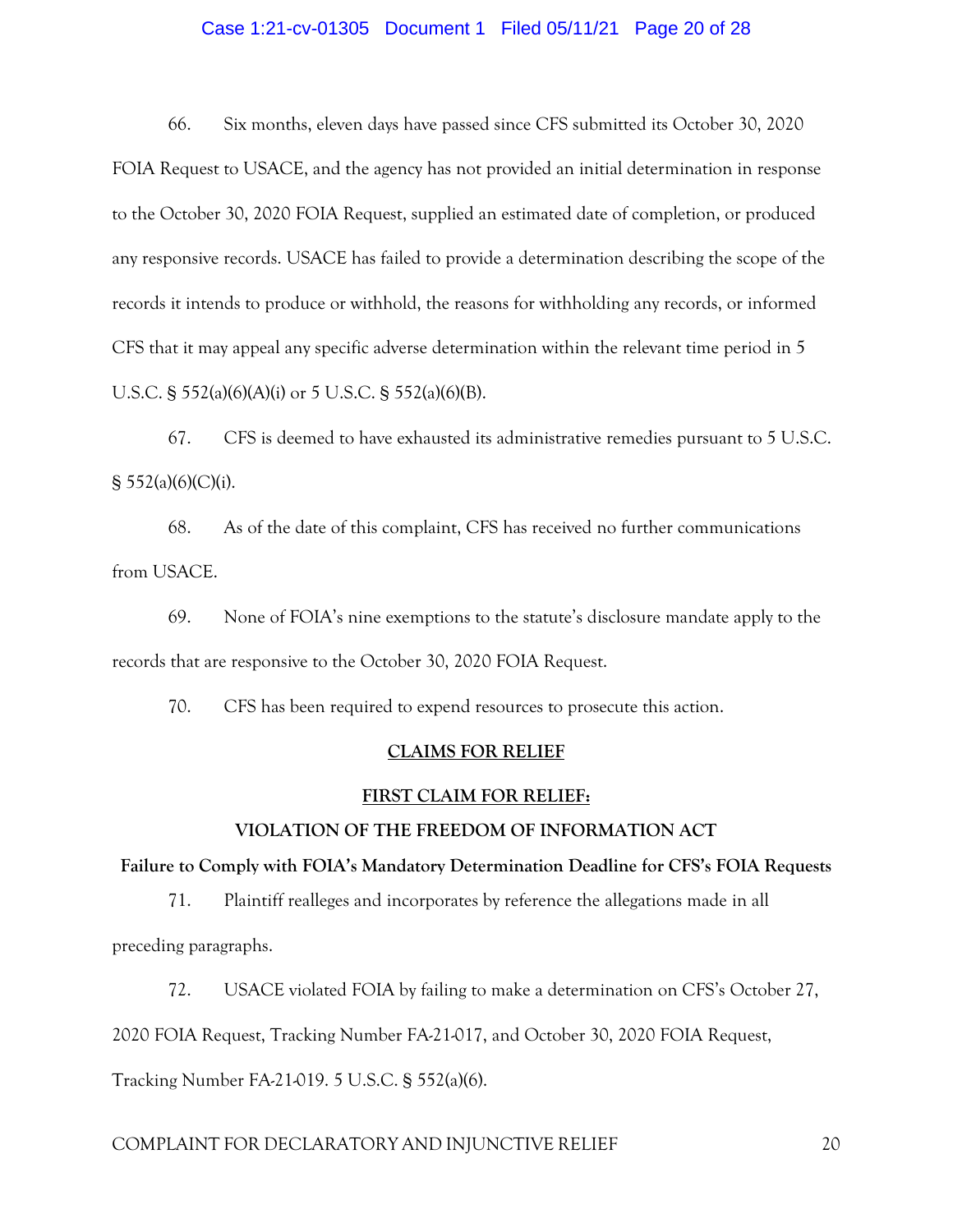#### Case 1:21-cv-01305 Document 1 Filed 05/11/21 Page 21 of 28

73. CFS has a statutory right to receive a determination within the congressionally mandated deadline of twenty working days. *Id.*

74. More than six months has passed since CFS filed the October 27, 2020 FOIA Request and October 30, 2020 FOIA Request. To date, USACE has not provided a determination, notwithstanding the requirement of 5 U.S.C. § 552(a)(6)(A) of an agency response within twenty working days detailing the scope of the records the agency intends to produce and withhold, the reasons for making that determination, and an explanation of the process by which a requester can administratively appeal that determination.

75. Even accounting for a ten-working-day extension, USACE has still failed to meet the deadline by which an initial determination is required.

76. USACE's failure to make an initial determination with regard to the October 27, 2020 FOIA Request and October 30, 2020 FOIA Request, thus unlawfully delaying its response beyond the deadline that FOIA mandates, has prejudiced CFS's ability to timely obtain public records. *Id.* § 552(a)(6)(A)(i).

77. As such, CFS has exhausted the applicable administrative remedies with respect to the October 27, 2020 FOIA Request and October 30, 2020 FOIA Request pursuant to 5 U.S.C. §  $552(a)(6)(C)(i)$ .

78. Due to the nature of CFS's organizational activities, it will undoubtedly continue to employ FOIA's provisions in record requests to USACE in the foreseeable future.

79. CFS's organizational activities will be adversely affected if USACE continues to violate FOIA by failing to disclose responsive records as it has in this case.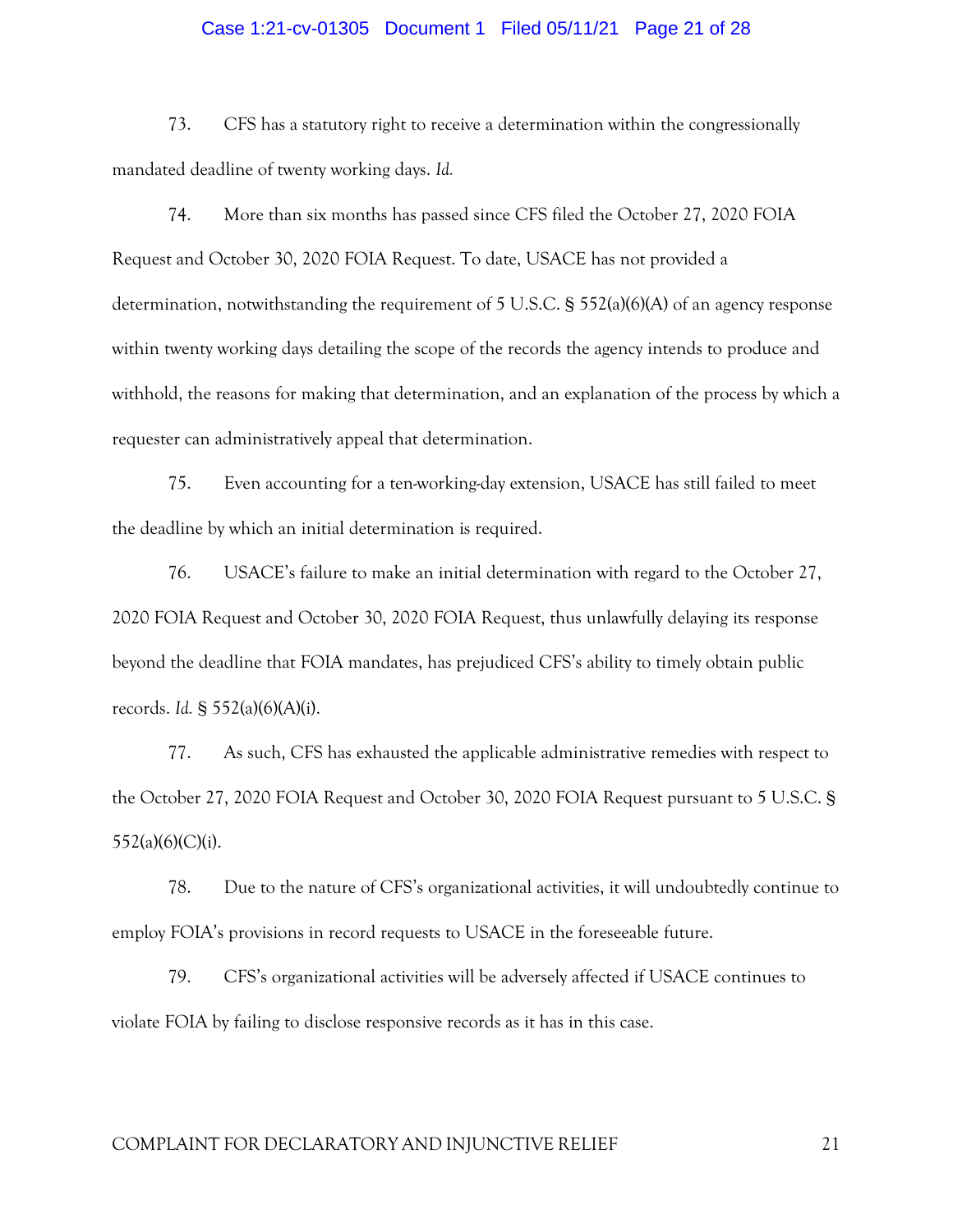#### Case 1:21-cv-01305 Document 1 Filed 05/11/21 Page 22 of 28

80. Unless enjoined and made subject to a declaration of CFS's legal rights by this

Court, USACE will continue to violate CFS's rights to receive public records under FOIA.

81. CFS is entitled to reasonable costs of litigation, including attorney fees, pursuant to FOIA. *Id.* § 552(a)(4)(E).

#### **SECOND CLAIM FOR RELIEF:**

#### **VIOLATION OF THE FREEDOM OF INFORMATION ACT**

#### **Failure to Conduct an Adequate Search for Responsive Records to CFS's FOIA Requests**

82. Plaintiff realleges and incorporates by reference the allegations made in all preceding paragraphs.

83. USACE violated FOIA by failing to conduct an adequate search for responsive records pursuant to  $5$  U.S.C.  $\S$   $552(a)(3)(C)(D)$ .

84. CFS has a statutory right to have USACE process its October 27, 2020 FOIA Request, Tracking Number FA-21-017, and October 30, 2020 FOIA Request, Tracking Number FA-21-019, in a manner that complies with FOIA. 5 U.S.C. § 552(a)(3)(C)-(D).

85. USACE violated CFS's right when it unlawfully failed to undertake a search that is reasonably calculated to locate all records that are responsive to the October 27, 2020 FOIA Request and October 30, 2020 FOIA Request, thus prejudicing CFS's ability to timely obtain public records.

86. CFS has exhausted the applicable administrative remedies with respect to the October 27, 2020 FOIA Request and October 30, 2020 FOIA Request pursuant to 5 U.S.C. §  $552(a)(6)(C)(i)$ .

87. Due to the nature of CFS's organizational activities, it will undoubtedly continue to employ FOIA's provisions in record requests to USACE in the foreseeable future.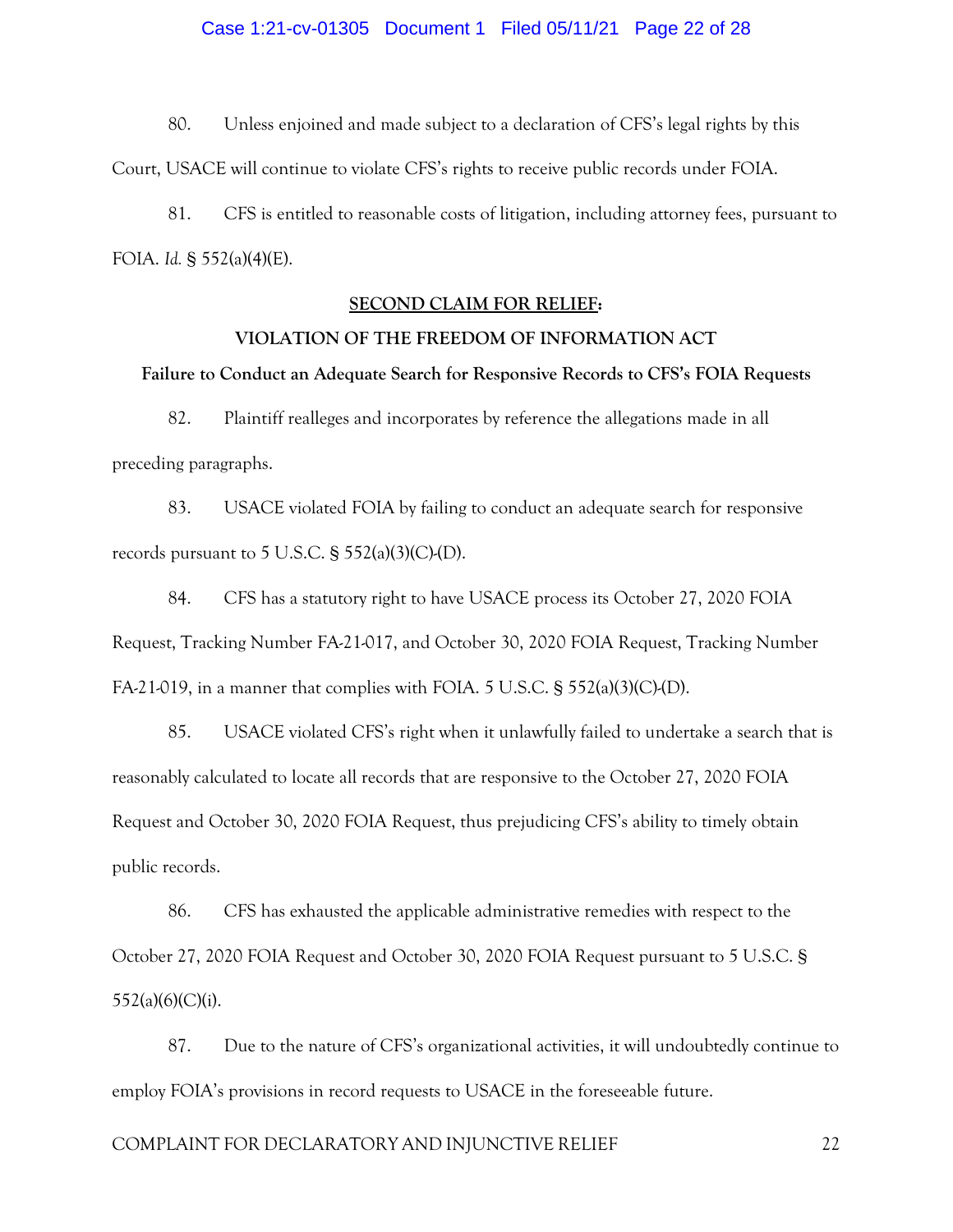### Case 1:21-cv-01305 Document 1 Filed 05/11/21 Page 23 of 28

88. CFS's organizational activities will be adversely affected if USACE continues to

violate FOIA by failing to disclose responsive records as it has in this case.

89. Unless enjoined and made subject to a declaration of CFS's legal rights by this Court, USACE will continue to violate CFS's rights to receive public records under FOIA.

90. CFS is entitled to reasonable costs of litigation, including attorney fees, pursuant to FOIA. *Id.* § 552(a)(4)(E).

## **THIRD CLAIM FOR RELIEF:**

# **VIOLATION OF THE FREEDOM OF INFORMATION ACT Failure to Disclose All Responsive Records to CFS's FOIA Requests**

91. Plaintiff realleges and incorporates by reference the allegations made in all preceding paragraphs.

92. USACE violated FOIA by failing to promptly disclose records that are responsive to CFS's October 27, 2020 FOIA Request, Tracking Number FA-21-017, and October 30, 2020 FOIA Request, Tracking Number FA-21-019. 5 U.S.C. § 552(a)(4)(B).

93. CFS has a statutory right to the records it seeks, and there are no applicable exemptions under FOIA that provide a legal basis for USACE to withhold these records from CFS. *See id.* § 552(b)(1)-(9).

94. To date, USACE has not provided any records requested by CFS in the October 27, 2020 FOIA Request and October 30, 2020 FOIA Request, notwithstanding the requirement of 5 U.S.C. § 552(a)(3)(A) and 5 U.S.C. § 552(a)(6)(C) to make agency records "promptly available."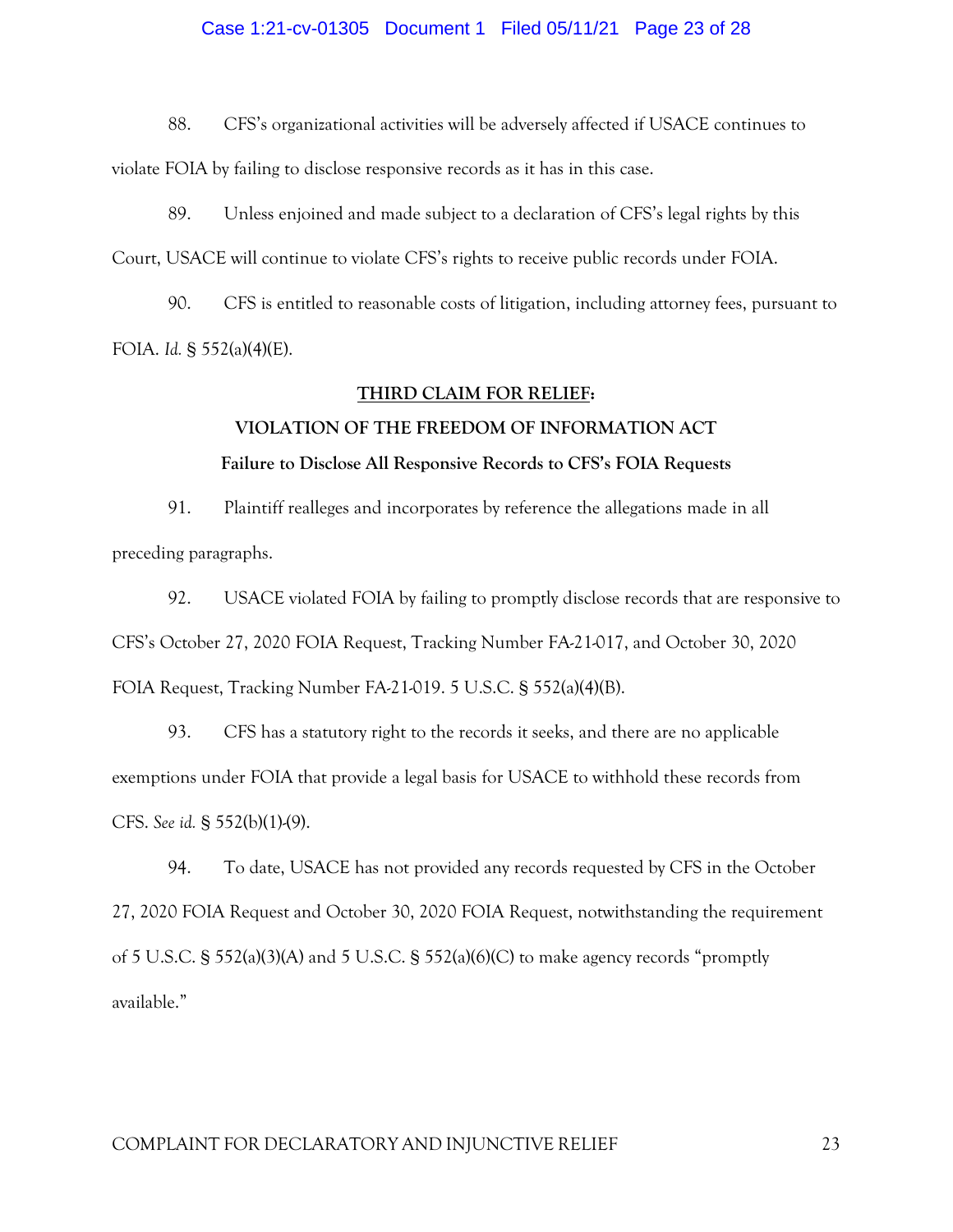### Case 1:21-cv-01305 Document 1 Filed 05/11/21 Page 24 of 28

95. As such, USACE is wrongfully withholding disclosure of information sought by CFS, information to which it is entitled and for which no valid disclosure exemption has been claimed. USACE's unlawful withholding prejudices CFS's ability to timely obtain public records.

96. CFS has exhausted the applicable administrative remedies with respect to the October 27, 2020 FOIA Request and October 30, 2020 FOIA Request pursuant to 5 U.S.C. §  $552(a)(6)(C)(i)$ .

97. Due to the nature of CFS's organizational activities, it will undoubtedly continue to employ FOIA's provisions in record requests to USACE in the foreseeable future.

98. CFS's organizational activities will be adversely affected if USACE continues to violate FOIA by failing to disclose responsive records as it has in this case.

99. Unless enjoined and made subject to a declaration of CFS's legal rights by this Court, USACE will continue to violate CFS's rights to receive public records under FOIA.

100. CFS is entitled to reasonable costs of litigation, including attorney fees, pursuant to FOIA. *Id.* § 552(a)(4)(E).

## **FOURTH CLAIM FOR RELIEF:**

## **VIOLATION OF THE FREEDOM OF INFORMATION ACT**

# **Failure to Provide Reasonably Segregable Portions of Any Lawfully Exempt Records to CFS's FOIA Requests**

101. Plaintiff realleges and incorporates by reference the allegations made in all preceding paragraphs.

102. USACE violated FOIA by failing to take reasonable steps to segregate and release nonexempt portions of lawfully exempt records in response to the October 27, 2020 FOIA Request, Tracking Number FA-21-017, and October 30, 2020 FOIA Request, Tracking Number FA-21-019. 5 U.S.C. § 552(a)(8)(A)(ii)(II).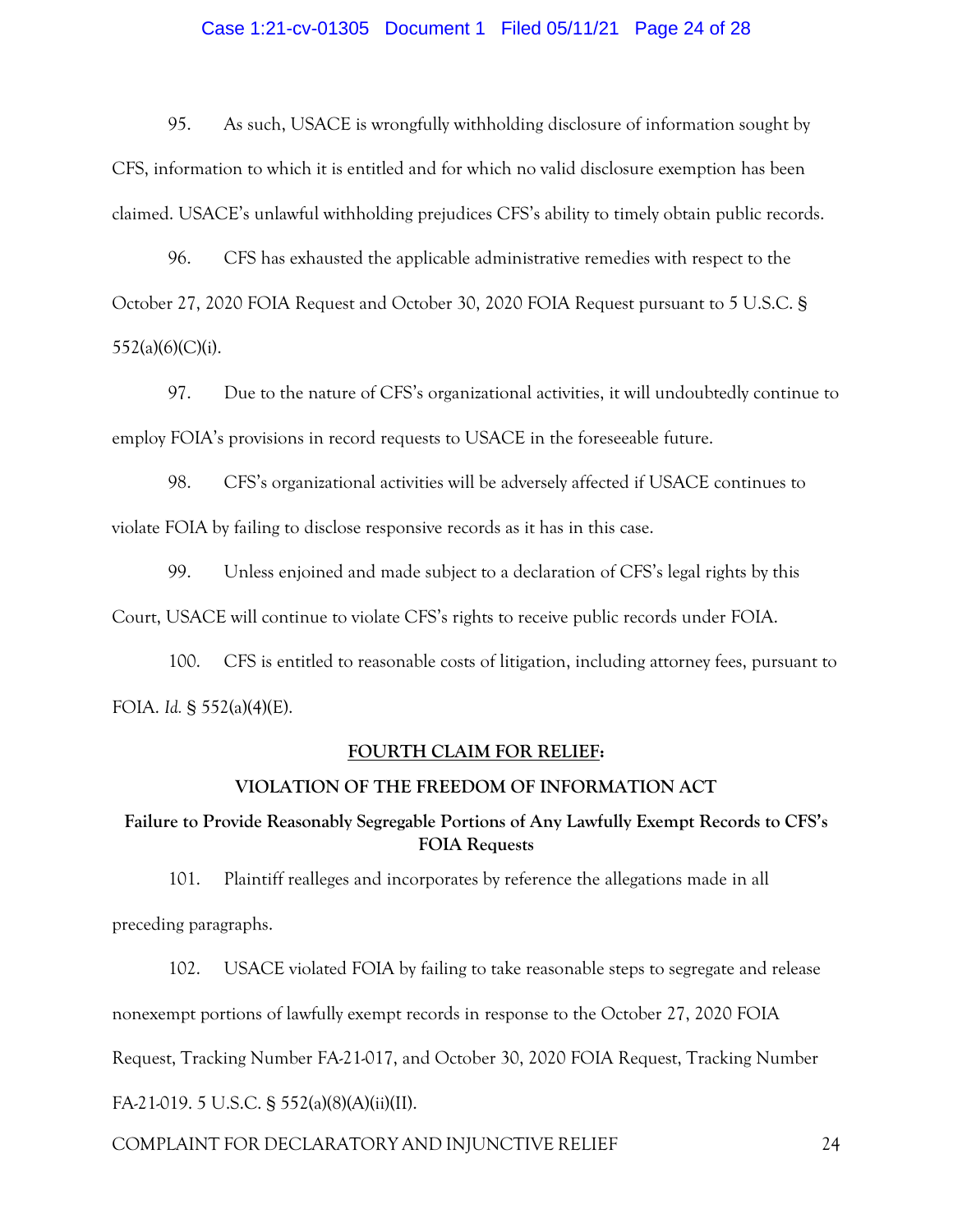### Case 1:21-cv-01305 Document 1 Filed 05/11/21 Page 25 of 28

103. CFS has a statutory right to any reasonably segregable portion of a record that contains information that is subject to any of FOIA's exemptions. *Id.* 

104. To date, USACE has failed to disclose any records to CFS, including nonexempt information that could be reasonably segregated and released in response to the October 27, 2020 FOIA Request and October 30, 2020 FOIA Request, thus prejudicing CFS's ability to timely obtain public records.

105. CFS has exhausted the applicable administrative remedies with respect to the October 27, 2020 FOIA Request and October 30, 2020 FOIA Request pursuant to 5 U.S.C. §  $552(a)(6)(C)(i)$ .

106. Due to the nature of CFS's organizational activities, it will undoubtedly continue to employ FOIA's provisions in record requests to USACE in the foreseeable future.

107. CFS's organizational activities will be adversely affected if USACE continues to violate FOIA by failing to disclose responsive records as it has in this case.

108. Unless enjoined and made subject to a declaration of CFS's legal rights by this Court, USACE will continue to violate CFS's rights to receive public records under FOIA.

109. CFS is entitled to reasonable costs of litigation, including attorney fees, pursuant to FOIA. *Id.* § 552(a)(4)(E).

#### **FIFTH CLAIM FOR RELIEF:**

## **VIOLATION OF THE FREEDOM OF INFORMATION ACT**

## **Failure to Provide an Estimated Date of Completion as Required by FOIA for CFS's FOIA Requests**

110. Plaintiff realleges and incorporates by reference the allegations made in all

preceding paragraphs.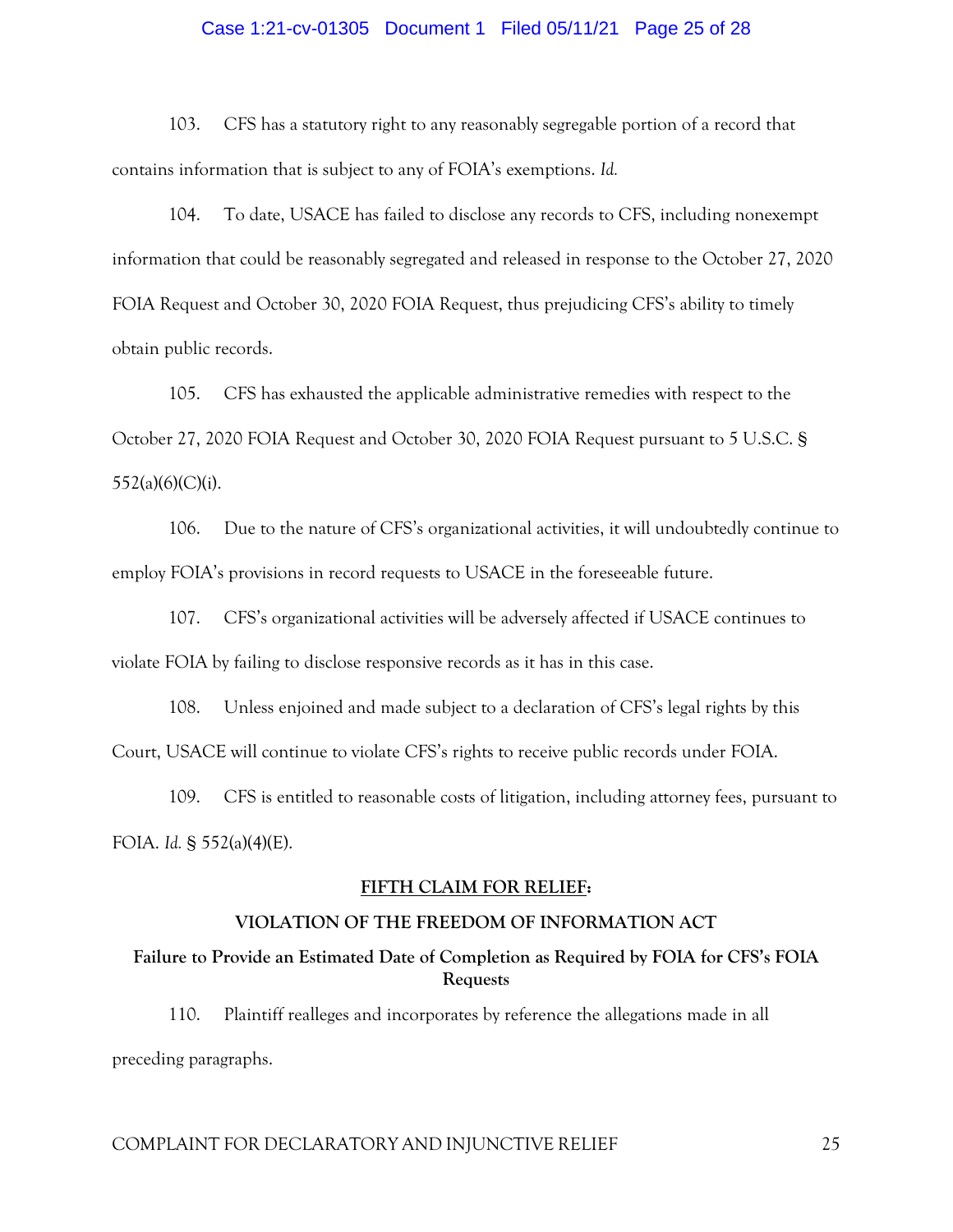#### Case 1:21-cv-01305 Document 1 Filed 05/11/21 Page 26 of 28

111. USACE violated FOIA by failing to provide CFS with an estimated date of completion as required by  $5$  U.S.C.  $\frac{2552(a)(7)(A)}{B}$ .

112. CFS has a statutory right to have USACE process its October 27, 2020 FOIA Request, Tracking Number FA-21-017, and October 30, 2020 FOIA Request, Tracking Number FA-21-019, in a manner which complies with FOIA. USACE has violated Plaintiff's rights in this regard by its failure to provide an adequate estimated completion date for its response to the October 27, 2020 FOIA Request and October 30, 2020 FOIA Request as required by FOIA. 5 U.S.C. § 552(a)(7)(A)-(B).

113. USACE's failure to inform CFS of an estimated completion date for the October 27, 2020 FOIA Request and October 30, 2020 FOIA Request has prejudiced CFS's ability to timely obtain public records.

114. CFS has exhausted the applicable administrative remedies with respect to the October 27, 2020 FOIA Request and October 30, 2020 FOIA Request pursuant to 5 U.S.C. §  $552(a)(6)(C)(i)$ .

115. Due to the nature of CFS's organizational activities, it will undoubtedly continue to employ FOIA's provisions in record requests to USACE in the foreseeable future.

116. CFS's organizational activities will be adversely affected if USACE continues to violate FOIA by failing to disclose responsive records as it has in this case.

117. Unless enjoined and made subject to a declaration of CFS's legal rights by this Court, USACE will continue to violate CFS's rights to receive public records under FOIA.

118. CFS is entitled to reasonable costs of litigation, including attorney fees, pursuant to FOIA. *Id.* § 552(a)(4)(E).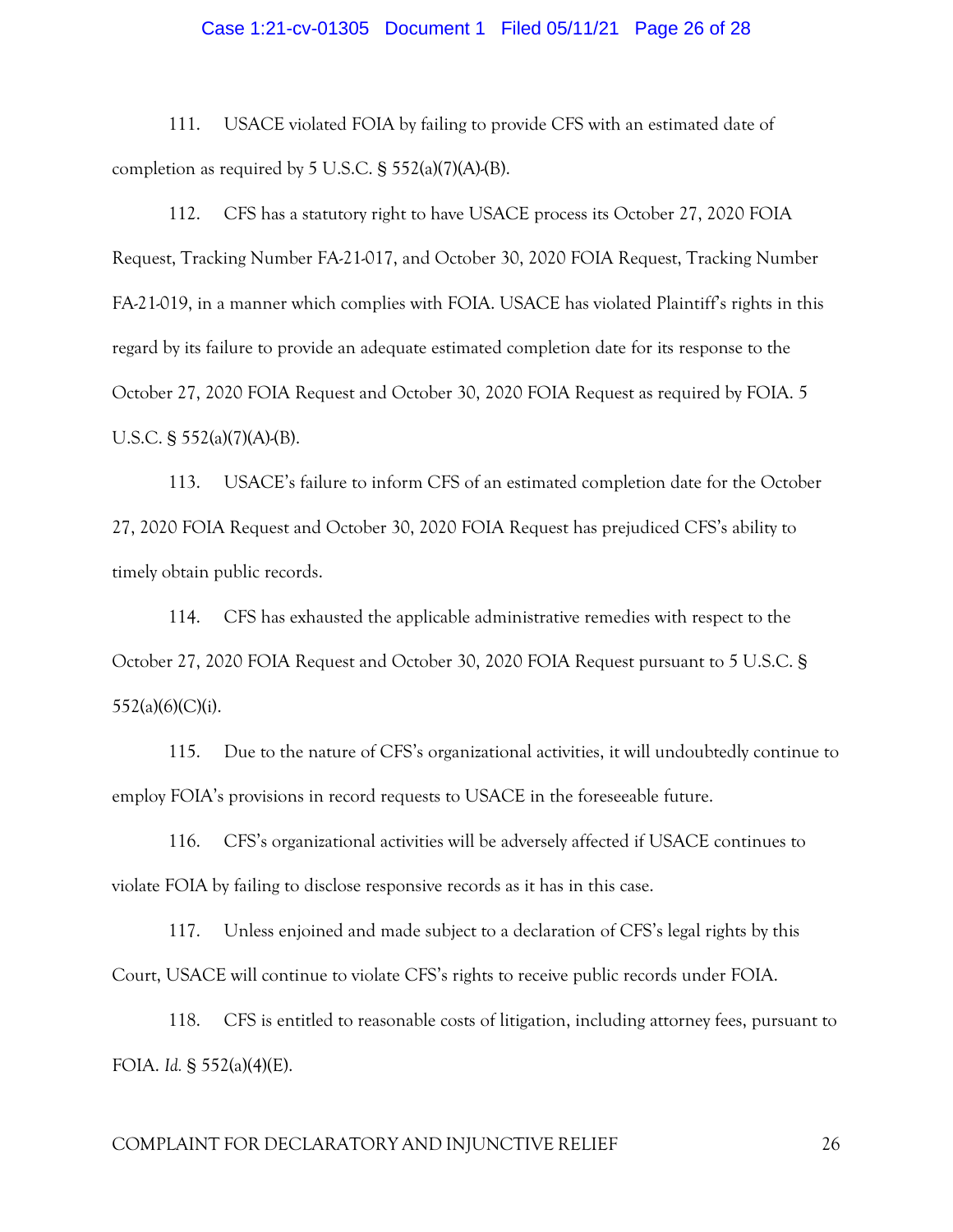#### **REQUEST FOR RELIEF**

WHEREFORE, Plaintiff respectfully requests this Court:

1. Declare that Defendant violated the Freedom of Information Act by failing to lawfully satisfy Plaintiff's October 27, 2020 FOIA Request and October 30, 2020 FOIA Request;

2. Declare that Defendant failed to make and communicate an initial determination regarding Plaintiff's October 27, 2020 FOIA Request and October 30, 2020 FOIA Request;

3. Declare that Defendant failed to conduct an adequate search for agency records responsive to Plaintiff's October 27, 2020 FOIA Request and October 30, 2020 FOIA Request;

4. Declare that Defendant unduly delayed actual production of records responsive to Plaintiff's October 27, 2020 FOIA Request and October 30, 2020 FOIA Request;

5. Declare that Defendant unlawfully failed to provide reasonably segregable portions of records which may be lawfully subject to a FOIA exemption to Plaintiff's October 27, 2020 FOIA Request and October 30, 2020 FOIA Request;

6. Declare that Defendant unlawfully failed to provide Plaintiff with an estimated date of completion as to the search and production of Plaintiff's October 27, 2020 FOIA Request and October 30, 2020 FOIA Request;

7. Order Defendant to provide a lawful initial determination on Plaintiff's October 27, 2020 FOIA Request and October 30, 2020 FOIA Request;

8. Order Defendant to conduct searches that are reasonably calculated to locate all records responsive to Plaintiff's October 27, 2020 FOIA Request and October 30, 2020 FOIA Request using search methods reasonably likely to lead to discovery of all responsive records;